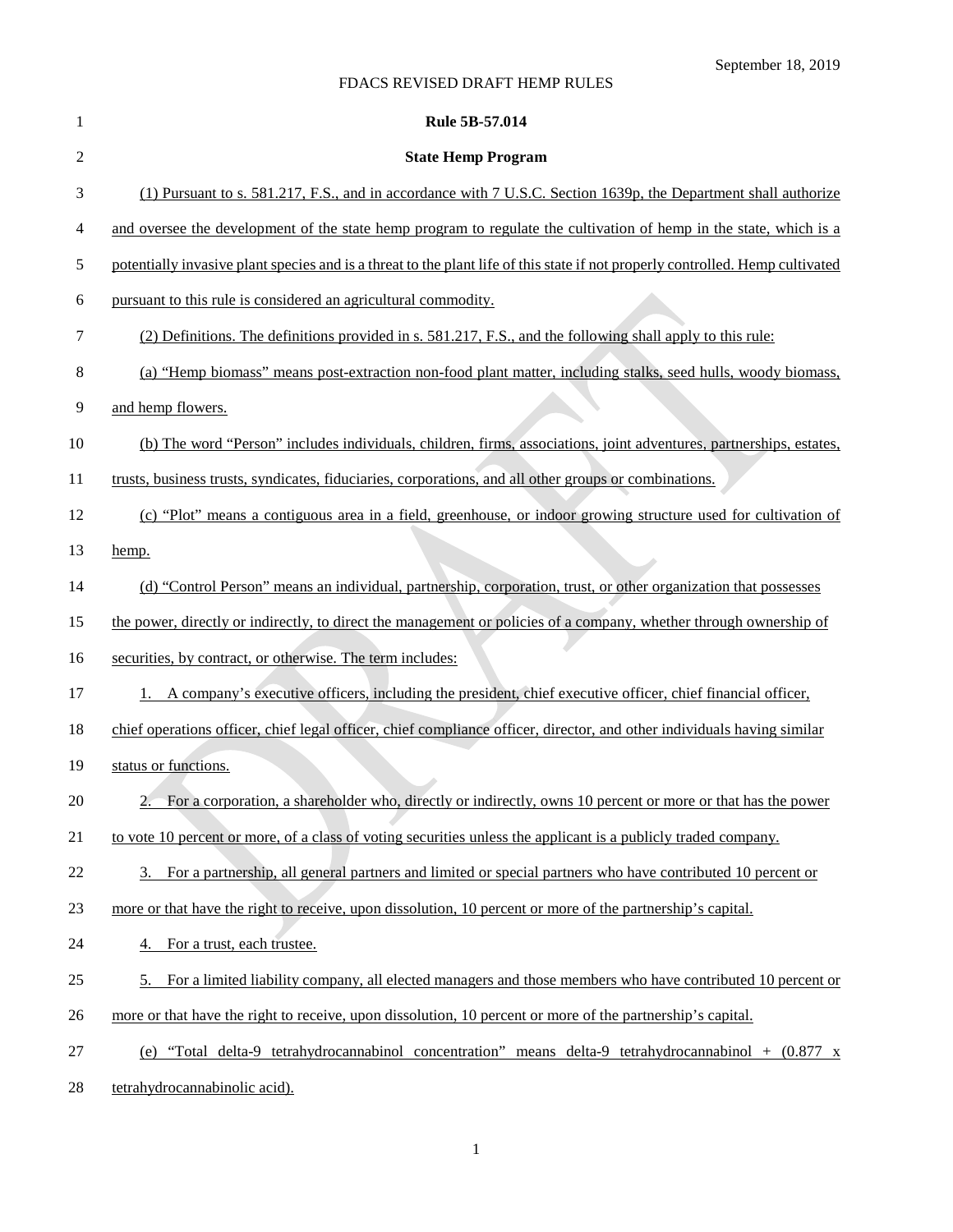| 29 | (3) Pursuant to ss. 581.031(1), (3), (5), F.S., it is unlawful for any Person to introduce into this state or move    |
|----|-----------------------------------------------------------------------------------------------------------------------|
| 30 | through this state hemp or hemp plants, including Hemp biomass unless introduced or moved in compliance with this     |
| 31 | rule.                                                                                                                 |
| 32 | (4) Application. It is unlawful for a Person to cultivate hemp in this state without a License to Cultivate Hemp      |
| 33 | issued by the Department. A Person seeking a License to cultivate hemp shall submit the following to the Department:  |
| 34 | (a) A completed Application for License to Cultivate Hemp FDACS-XXXXX xx/xx, incorporated herein by                   |
| 35 | reference and available online at https://www.flrules.org/Gateway/reference.asp?No=Ref-XXXX.                          |
| 36 | (b) A detailed description of each Plot location intended for the cultivation of hemp, including address, legal land  |
| 37 | description, tax parcel number, and GPS coordinates.                                                                  |
| 38 | (c) A full set of fingerprints for each Control Person submitted through a Livescan service provider evaluated        |
| 39 | by the Florida Department of Law Enforcement for state and national processing to Department ORI $#$<br>The           |
| 40 | Livescan service provider receipt for payment and process reference number must be provided with the Application      |
| 41 | For License to Cultivate Hemp, FDACS-XXXXX xx/xx. If the fingerprint processing identifies criminal charges           |
| 42 | related to a controlled substance violation under state or federal law, the Department will notify the applicant that |
| 43 | additional information is needed to complete the application. The applicant must provide to the Department a          |
| 44 | certified copy of the final disposition documentation within ninety (90) days of receipt of the notification.         |
| 45 | (d) An environmental containment plan for each proposed facility location. An environmental containment plan          |
| 46 | must include the following:                                                                                           |
| 47 | 1. A containment system of silt fences, berms, or fallow areas consisting of bare earth or ground cover to prevent    |
| 48 | the Industrial Hemp from spreading beyond the Plot.                                                                   |
| 49 | 2. A plan to clean any equipment used on the Plot of all debris before it is moved from the property.                 |
| 50 | 3. A transportation and movement plan that ensures that the hemp, hemp plant material, and hemp biomass is            |
| 51 | covered and moved in full containment during transport from noncontiguous locations.                                  |
| 52 | (e) A waste disposal plan. A detailed plan outlining the procedures the applicant will use to destroy hemp plants     |
| 53 | that have been cultivated in violation of s. 581.217, F.S. or the rules promulgated therefrom. A waste disposal plan  |
| 54 | must include the method of disposal using chemical or mechanical processes, or a combination thereof, that will be    |
| 55 | applied to ensure that all hemp plants are rendered non-viable.                                                       |
| 56 |                                                                                                                       |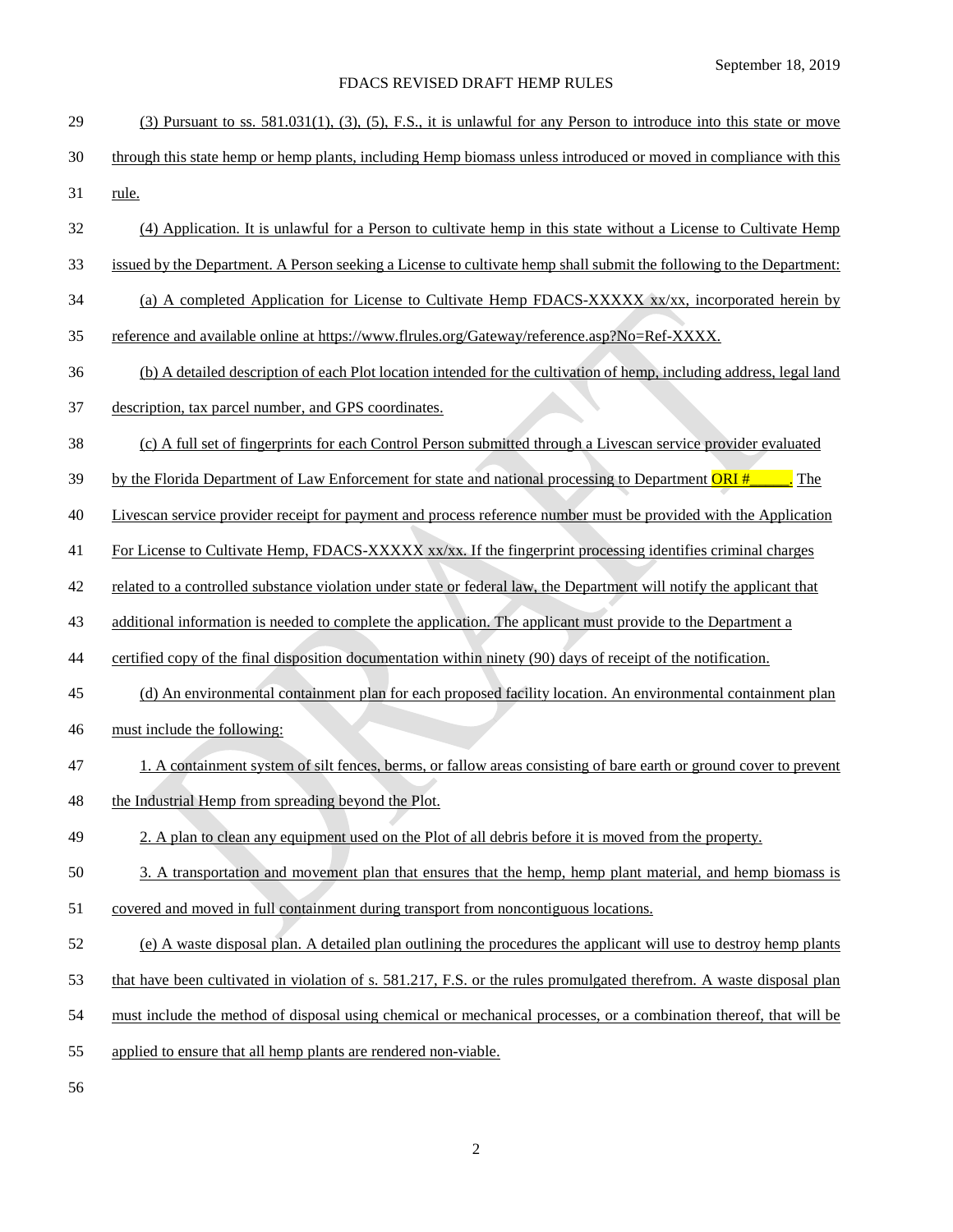- (5) Cultivation requirements. The licensee shall comply with the following requirements:
- (a) The licensee's environmental containment plan.
- (b) The licensee's waste disposal plan.
- (c) Maintain documentation describing the varieties of hemp cultivated for three (3) years. These documents
- must be provided to the Department upon request.
- (d) Maintain the certification, label, and receipts for all Certified hemp seed or Certified hemp cultivars used in
- cultivation of hemp for three (3) years. These documents must be provided to the Department upon request.
- (e) Use only Certified hemp seed or Certified hemp cultivars as defined in Rule 5E-[4.016,](https://www.flrules.org/gateway/ruleNo.asp?id=5E-4.014) F.A.C., or nursery
- stock obtained from a Florida nursery registered with the Department that was grown from Certified hemp seed or a
- Certified hemp cultivar.
- (f) In accordance with s. 581.083, F.S., hemp may only be cultivated on lands that are used primarily for bona
- fide agricultural purposes pursuant to s. 193.461, F.S or lands located within an area zoned for agricultural or industrial
- use.
- (g) A License to Cultivate Hemp expires twelve months after the date of issuance.
- (h) Post signage at every Plot access point which contains the following information: the Department issued
- license number, the address of the cultivation area, and the following statement, "Hemp is being cultivated under a
- license issued by the Florida Department of Agriculture and Consumer Services."
- (6) Nurseries. Nurseries propagating hemp plants for distribution shall:
- (a) Register with the Department pursuant to s. 581.031(21), F.S.
- (b) Only distribute hemp plants for cultivation to Persons in the state of Florida who are licensed pursuant to this
- rule or to Persons within the United States who are authorized to cultivate hemp under a plan authorized pursuant to
- 7 U.S.C. 1639p.

# (c) Maintain copies of hemp plant movement records or sales invoices for three (3) years and provide copies to

- the Department upon request.
- (7) Planting. The licensee must notify the Department within forty-eight (48) hours of each planting of Hemp by
- 82 email at DPIHempInspection@FDACS.gov or by phone at 1-888-397-1517. This notification must include the
- location of the hemp within the licensed address.
- (8) Tetrahydrocannabinol concentration field sampling.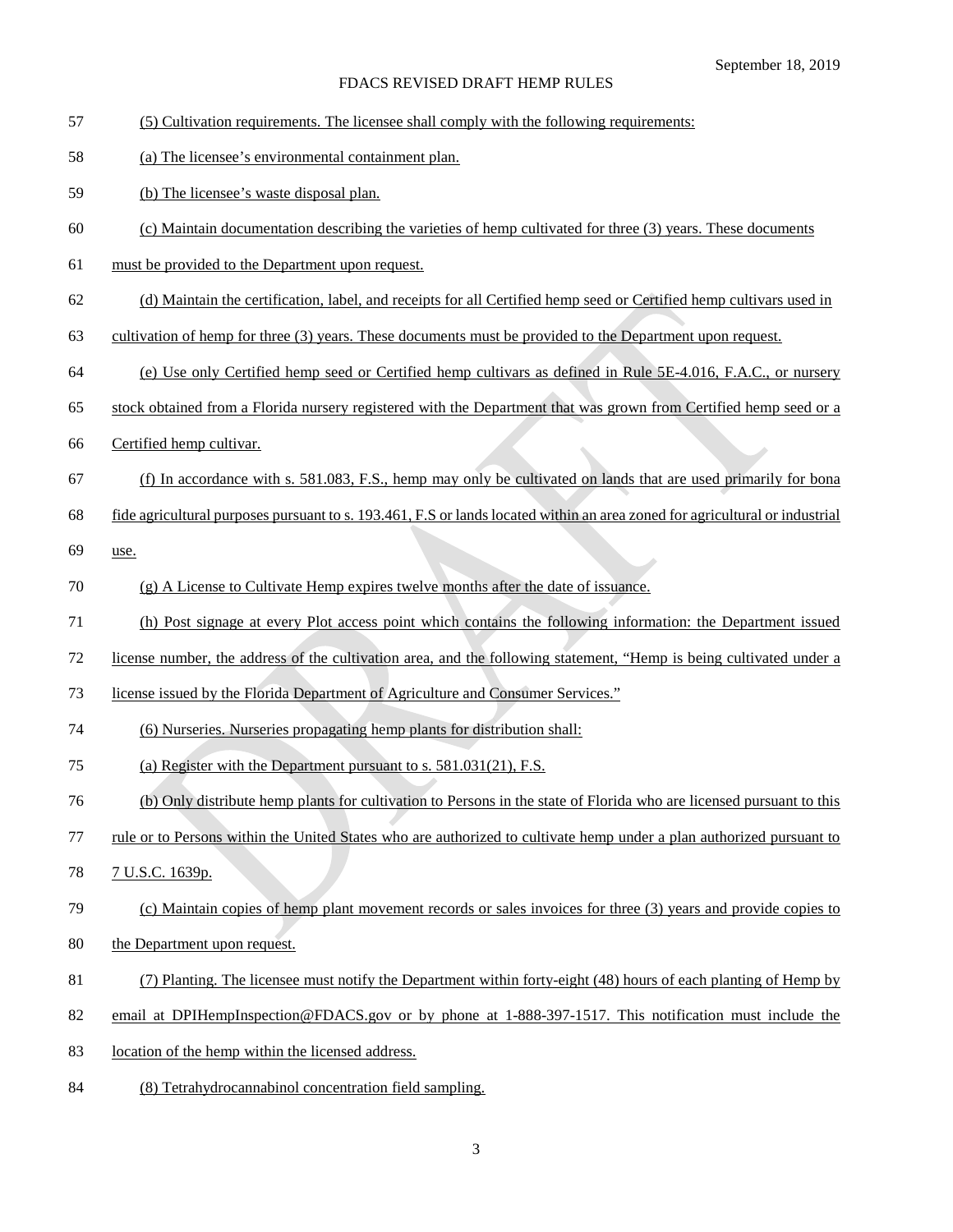| 85  | (a) Prior to each harvest, the licensee shall collect a representative sample from each Plot of hemp to be tested for     |
|-----|---------------------------------------------------------------------------------------------------------------------------|
| 86  | Total delta-9 tetrahydrocannabinol concentration. The representative sample must be collected in accordance with the      |
| 87  | Hemp Field Sampling Manual. The Hemp Field Sampling Manual is incorporated herein by reference and available              |
| 88  | online at https://www.flrules.org/Gateway/reference.asp?No=Ref-XXXX.                                                      |
| 89  | (b) The representative sample shall be placed under seal and the licensee shall submit the sample to an ISO 17025         |
| 90  | accredited laboratory for testing. The methods utilized by the laboratory must be within their scope of accreditation.    |
| 91  | The laboratory shall report directly to the Department and to the licensee the analysis results for Total delta-9         |
| 92  | tetrahydrocannabinol concentration within twenty-four (24) hours of completion. The licensee shall not harvest the        |
| 93  | hemp plot until the laboratory results indicate the representative sample does not have a Total delta-9                   |
| 94  | tetrahydrocannabinol concentration that exceeds 0.3% on a dry weight basis unless authorized under paragraph 5B-          |
| 95  | $57.014(9)(b)$ , F.A.C. If the representative sample results indicate that the Total delta-9 tetrahydrocannabinol exceeds |
| 96  | 0.3% on a dry weight basis, the Department will perform a confirmatory test.                                              |
| 97  | (c) If the initial laboratory report and the Department's confirmatory results indicate that the Total delta-9            |
| 98  | tetrahydrocannabinol exceeds 0.3% on a dry weight basis, the licensee may attempt to lower the Total delta-9-             |
| 99  | tetrahydrocannabinol concentration within the plant using remediation techniques or practices. If the remediation is      |
| 100 | unsuccessful or no remediation activities are taken, the licensee will be responsible for the destruction of all hemp     |
| 101 | plants in the Plot if the Department's confirmatory sample results indicate the plants have a Total delta-9               |
| 102 | tetrahydrocannabinol concentration that exceeds 0.3 % on a dry weight basis. The licensee shall completely destroy        |
| 103 | all hemp plants, rendering the plants as non-viable in accordance with the licensee's waste disposal plan. However, if    |
| 104 | a licensee removes and destroys all leaf and floral material from the plants, the hemp plants may be processed for        |
| 105 | barestalk fiber, hulled hemp seed, hemp seed protein powder, or hemp seed oil.                                            |
| 106 | (d) At least annually, the Department may supervise the collection of a representative sample.                            |
| 107 | (9) Harvest.                                                                                                              |
| 108 | (a) The licensee must notify the Department no fewer than thirty (30) days prior to each intended harvest date by         |
| 109 | email at DPIHempInspection@FDACS.gov or by phone at 1-888-397-1517. The licensee shall not harvest the hemp               |
| 110 | until the pre-harvest laboratory results indicate that the sample does not have a Total delta-9-tetrahydrocannabinol      |
| 111 | concentration that exceeds 0.3 % on a dry weight basis.                                                                   |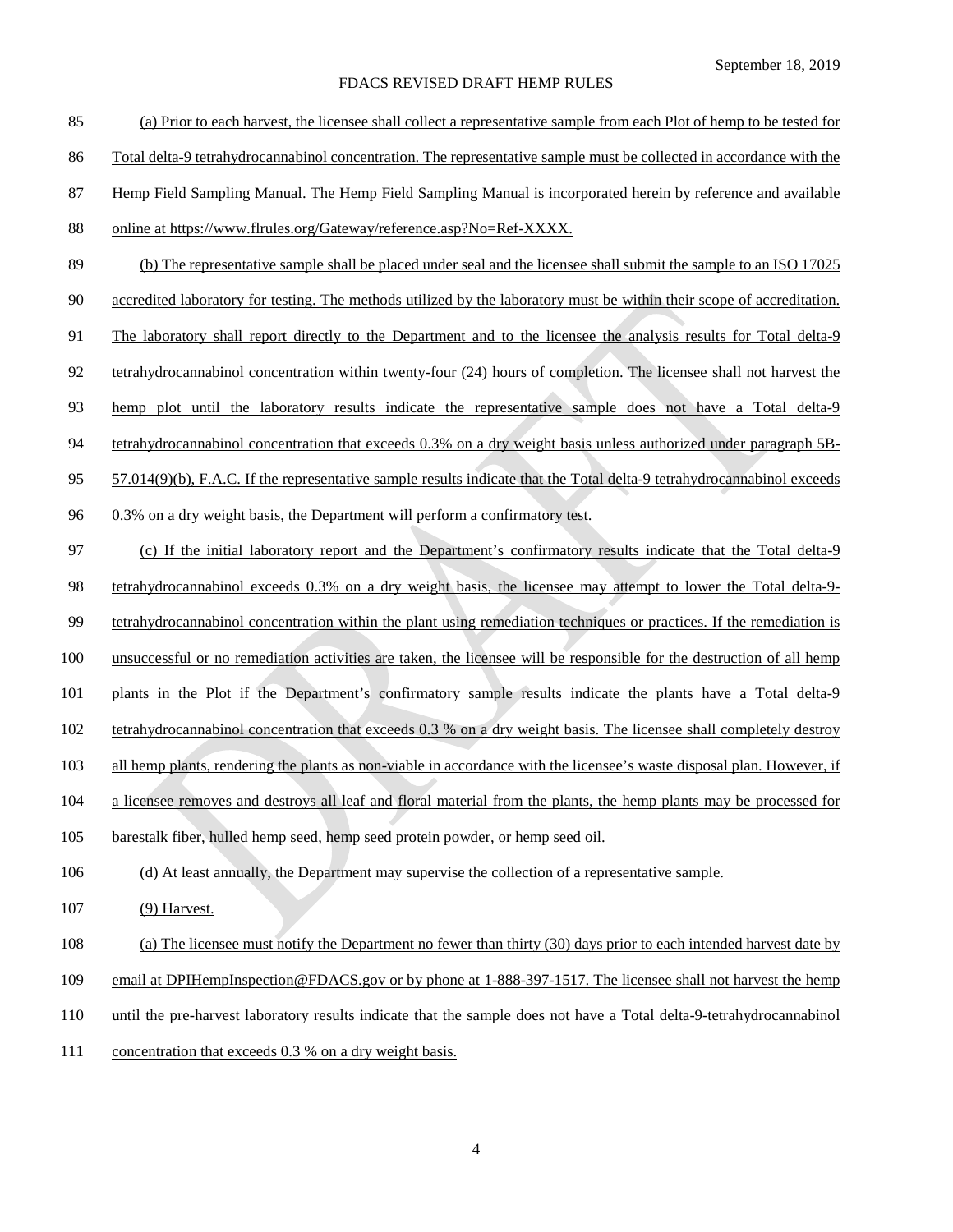- (b) If sample or resample results are not available before the intended harvest date or the licensee needs to alter
- the intended harvest date, the Plot may be harvested if the licensee complies with the following:
- 1. At least 48 hours prior to harvest, the licensee must report to the Department its revised harvest date and the
- anticipated harvest tonnage.
- 2. Within 24 hours of harvest, the licensee must report to the Department the harvested tonnage.
- 3. The harvested material must remain unprocessed in a securely locked building or container on the licensed
- address or the storage location identified on the licensee's application.
- 4. The harvested material must remain segregated from other harvested hemp until laboratory results are available.
- (10) Inspections. The Department shall conduct random annual inspections of each licensee to ensure compliance
- with the following:
- (a) The Licensee's environmental containment plan.
- (b) Maintenance of Certified hemp seed or Certified hemp cultivar documentation required under paragraph 5B-
- 57.014(5)(d), F.A.C.
- (c) Pre-harvest and post-harvest samples of Hemp plants have a Total delta-9 tetrahydrocannabinol concentration
- 126 that does not exceed 0.3% on a dry weight basis.
- (d) Hemp plants are found to be free from plant pests or disease.
- (e) Compliance with s. 581.217, F.S. and rules promulgated therefrom.
- (11) Transportation Requirements.
- (a) Intrastate movement. Any Person transporting propagative parts of hemp, harvested hemp plant material,
- 131 and Hemp biomass within the state of Florida shall:
- 1. Transport in a fully enclosed vehicle or container when being moved between noncontiguous locations.
- 2. Have in their possession a bill of lading or proof of ownership, documentation showing the name, physical
- address, and license number of the originating licensed cultivator, and the name and physical address of the recipient
- of the delivery when transporting between non-contiguous locations.
- 136 3. Stop and submit for inspection while passing any official agricultural inspection station pursuant to s. 570.15,
- 137 F.S.
- (b) Interstate movement. Any Person outside the State of Florida who desires to ship into this state propagative
- parts of hemp, harvested hemp plant material, and Hemp biomass from any state, U.S. possession, territory, or district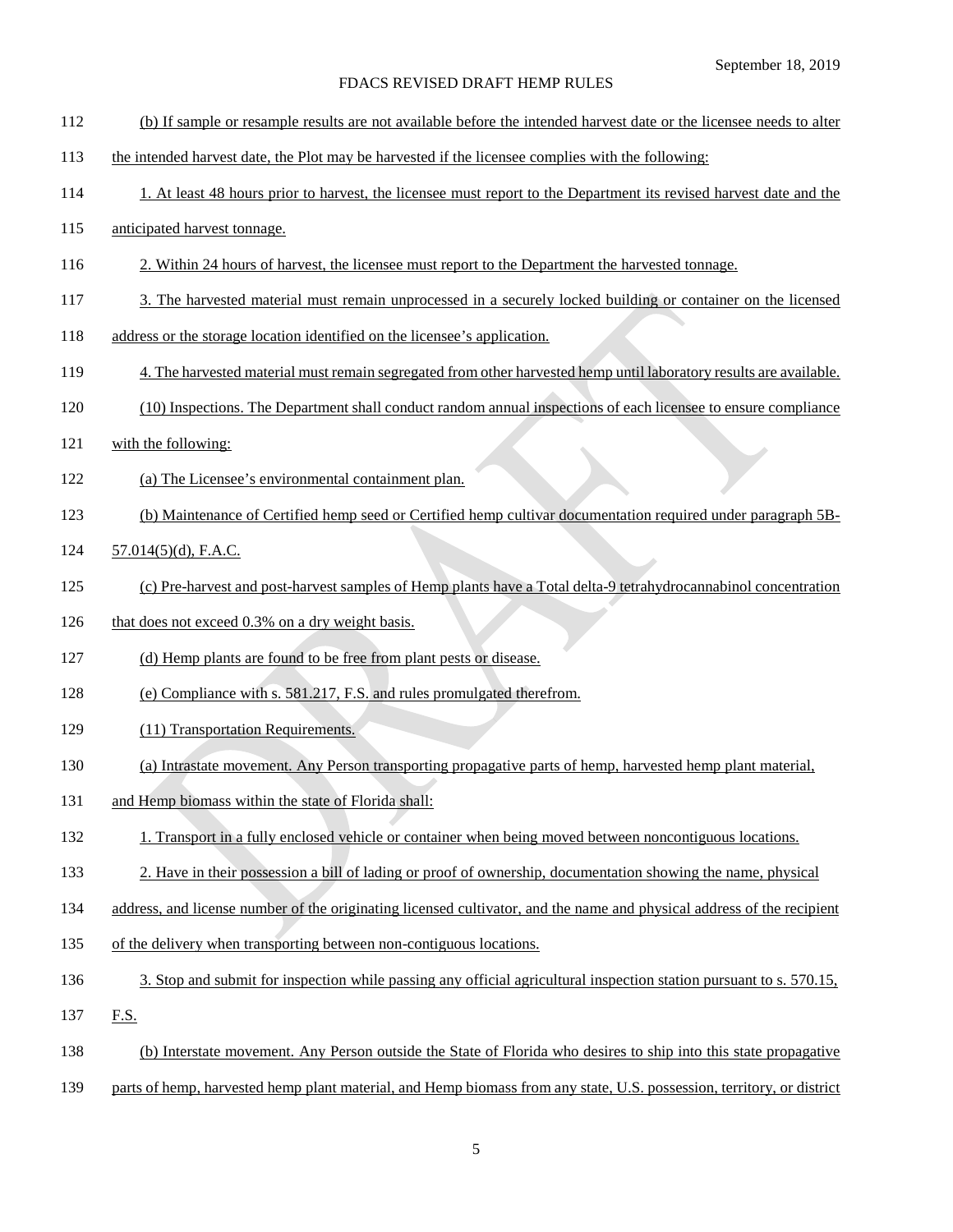- of the United States, or foreign jurisdiction, shall comply with the following regulations:
- 1. The movement of propagative parts of hemp into the State of Florida is prohibited unless:
- a. Originating from in-vitro reproduction (tissue culture) and maintained and shipped in a sterile growing media
- and environment; and
- b. Accompanied by proof of origin and a phytosanitary certificate of inspection issued by a state or country plant
- 145 protection governmental agency.
- 2. The movement of any harvested hemp plant material destined for processing into the State of Florida is
- prohibited unless accompanied by proof of origin and transported frozen or dried.
- 3. The movement of any Hemp biomass into the state of Florida is prohibited unless:
- a. The Hemp biomass has been rendered non-viable through processing; and
- 150 b. Accompanied by proof of origin.
- 151 4. Upon entry in the state, all persons transporting propagative parts of hemp, hemp plant material, and Hemp
- biomass must comply with the intrastate movement requirements outlined in this rule.
- (12) Abandoned operations. It is the responsibility of the licensee to completely destroy all hemp plant material,
- 154 rendering the plants as non-viable in accordance with the licensee's waste disposal plan prior to vacating the
- property or stopping hemp cultivation.
- (13) Violations. A licensee must complete a corrective action plan if the Department determines that the licensee
- has negligently violated s. 581.217, F.S. or this rule. A licensee who negligently violates the corrective action plan
- under this rule three times within five (5) years is ineligible to cultivate hemp for five (5) years following the date of
- the third violation. If the Department determines that a licensee has violated s. 581.217, F.S. or Department rules with
- a culpable mental state greater than negligence, the Department shall immediately report the licensee to the Attorney
- 161 General and the United States Attorney General. A determination that a licensee has negligently violated s. 581.217,
- F.S. or this rule shall be subject to the process outlined in ss. 120.569 and 120.57-120-595. A determination that a
- licensee has violated s. 581.217, F.S. or Department rule with a culpable mental state greater than negligence shall be
- reported to the Attorney General and the United States Attorney General notwithstanding ss. 120.569 and 120.57-120-
- 595, F.S.
- (14) Final Order. The Department may issue an immediate final order directing the licensee to immediately
- destroy any hemp cultivated in violation of s. 581.217, F.S. and the rules promulgated therefrom.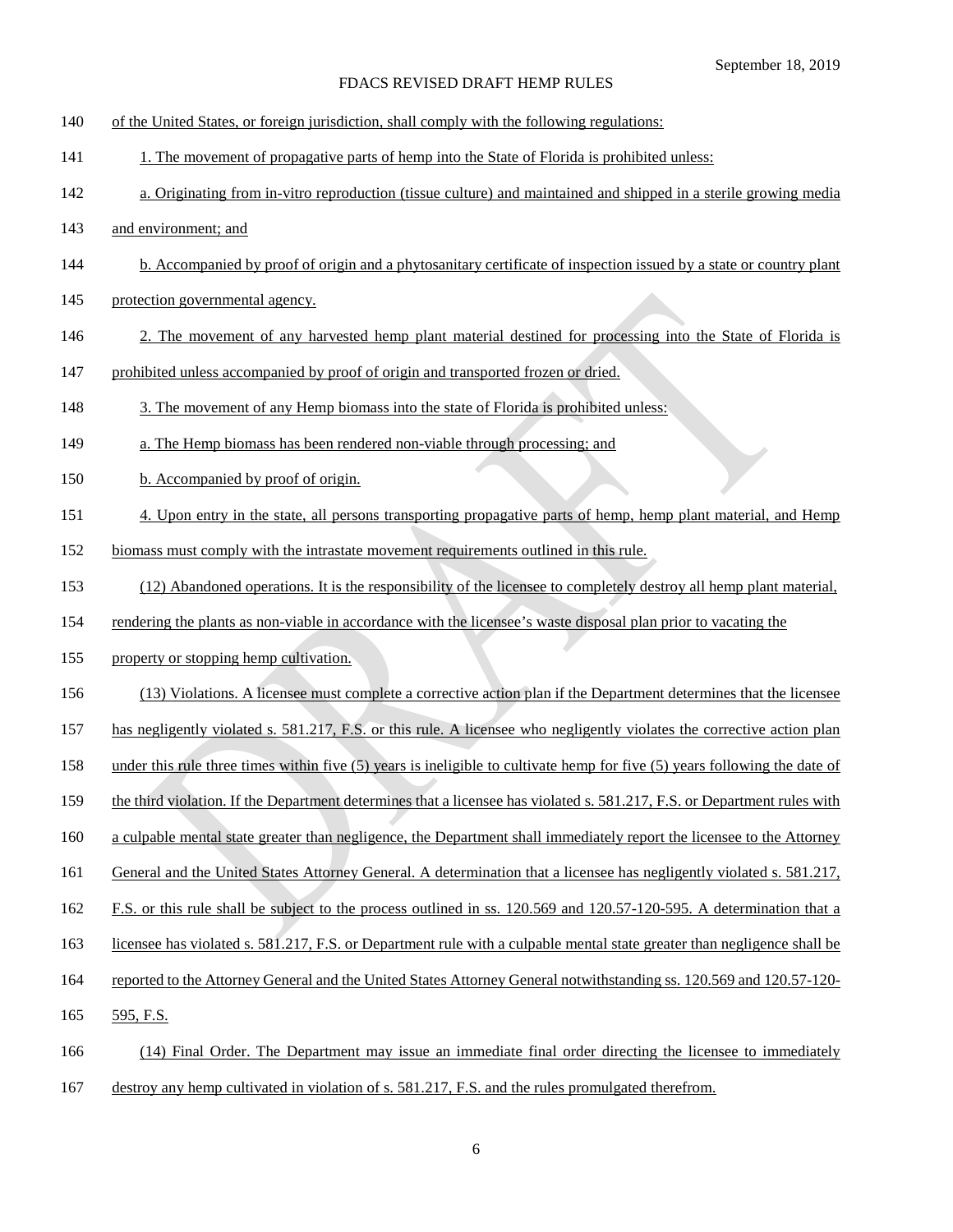- (15) Byproducts. Any processing byproduct that contains a Total delta-9 tetrahydrocannabinol concentration
- exceeding 0.3% on a dry weight basis must be destroyed in accordance with the licensee's waste disposal plan.
- (16) Destruction verification. All destructions must be conducted under the supervision of an authorized
- 171 representative of the Department.
- *Rulemaking Authority 570.07(23), 581.031(4), (5), 581.217(5), (12), 1004.4473(2), FS. Law Implemented 581.031,*
- *581.083, 581.217, 1004.4473, FS. History–New .*
- 

## **5E-4.006 Seed Standards.**

 The minimum germination standard for agricultural seeds shall be 60% (including hard seed or dormant seed) except hybrid field corn seed which shall be 90%, and hemp seed, which shall be 80% (including hard or dormant seed). For hemp seed which germinates less than the standard established by the department, the words "Below Standard" shall be prominently displayed on the label. Hemp seed below 60% germination may not be sold. The minimum standards for vegetable seeds are set forth in the documents incorporated herein. The federal seed act regulations specified in 7 CFR 201 are hereby incorporated by reference. Copies of this document may be obtained from the Superintendent of Documents, Attn: New Orders, P. O. Box 371954, Pittsburgh, PA 15250-7954. Charge orders may be telephoned to the Government Printing Office order desk at (202)783-3238. Also incorporated by reference are the State Noxious- Weed Seed Requirements Recognized in the Administration of the Federal Seed Act, January 1994 publication, and the January 1995 replacement pages for the January 1994 publication. Copies of these documents may be obtained from the United States Department of Agriculture, Agricultural Marketing Service, Seed Regulatory and Testing Branch, Livestock and Seed Division, Building 506, BARC-East, Beltsville, MD 20705-2350; telephone (301)504- 9430.

- *Rulemaking Authority 570.07(23), 578.11(2) FS. Law Implemented 578.09(2)(a), 578.11(2) FS. History–New 5-30-63, Amended 1-1-65, 11-21-69, Formerly 5E-4.06, Amended 2-7-89, 6-14-95, 6-9-98, .*
- **5E-4.007 Commercial Tests.**
- (1) The department will make commercial tests of seed when such will not interfere with prescribed duties of the department. A schedule of charges is listed below:

Type Test and Charge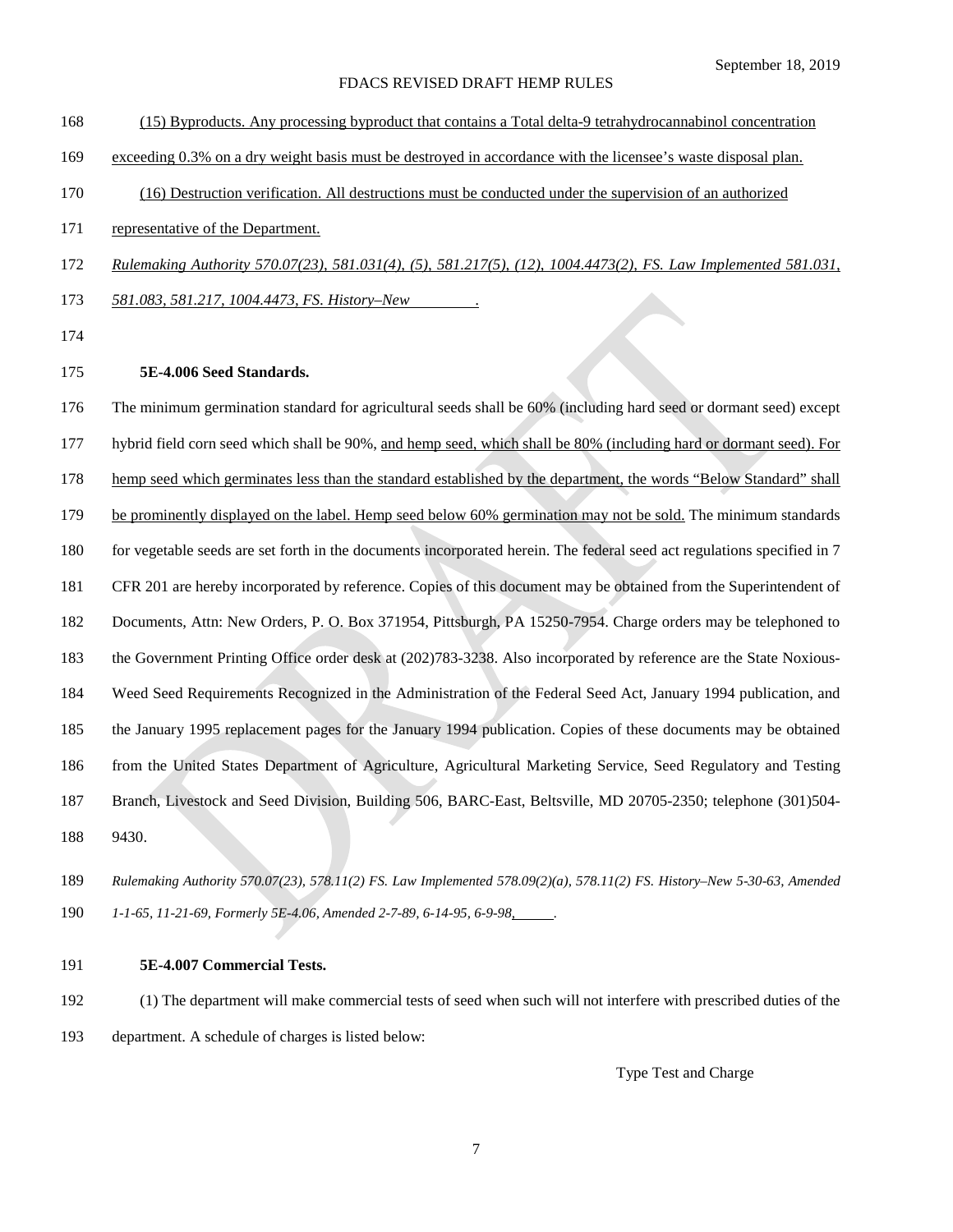### September 18, 2019

### FDACS REVISED DRAFT HEMP RULES

| Product                    | Purity | Germination |
|----------------------------|--------|-------------|
| (a) through (s) No change. |        |             |
| $(t)$ Hemp                 | 21.00  | 21.00       |

(t) through (rr) renumbered (u) through (ss) No change.

- 194 *Rulemaking Authority 578.11(2) FS. Law Implemented 578.11(2) FS. History–New 6-29-62, Amended 9-29-83, Formerly 5E-4.07,*
- 195 Amended 8-17-92, ...

## 196 **5E-4.016 Certified Hemp Seed.**

- 197 (1) A certifying agency or an institution or university conducting an industrial hemp pilot project pursuant to s.
- 198 1004.4473, F.S., may certify hemp seed.
- 199 (2) "Certified hemp cultivars" means a clone or propagule certified by a certifying agency or university conducting
- 200 an industrial hemp pilot project pursuant to s. 1004.4473, F.S.
- 201 (3) "Certified hemp seed" means a class of hemp seed which is the progeny of breeder, foundation, or registered hemp
- 202 <u>seed.</u>
- 203 (3) An institution or university conducting an industrial hemp pilot project pursuant to s. 1004.4473, F.S. that elect to
- 204 certify hemp seed must:
- 205 (a) Follow the standards for seed certification in 7 CFR Part 201.67 201.78; and
- 206 (b) Maintain records of all hemp seed certified by the institution or university pursuant to s. 578.23, F.S.
- 207 *Rulemaking Authority 570.07(23), 578.11(2), 581.217(12) FS. Law Implemented 570.07(16)(g), 578.011(2), 578.011(8), 578.23,*
- 208 *581.217(6),581.217(11)(d), 581.217(12) FS. History–New .*

### 209 **5E-3.003 Inspection; Sampling; Analysis; Reporting Rejected Feed and Feedstuff; Reduced Sampling**

- 210 **Requirements; Laboratory Certification/Exemption Requirements and Fees.**
- 211 (1) Definitions.
- 212 (a) through (j) No change.
- 213 (k) The term "expiration date" means the month and year as determined by the manufacturer, packer, or distributor
- 214 on the basis of tests or other information showing that the product, until that date, under the conditions of handling,
- 215 storage, preparation, and use per label directions, will contain not less than the quantity of each ingredient as set forth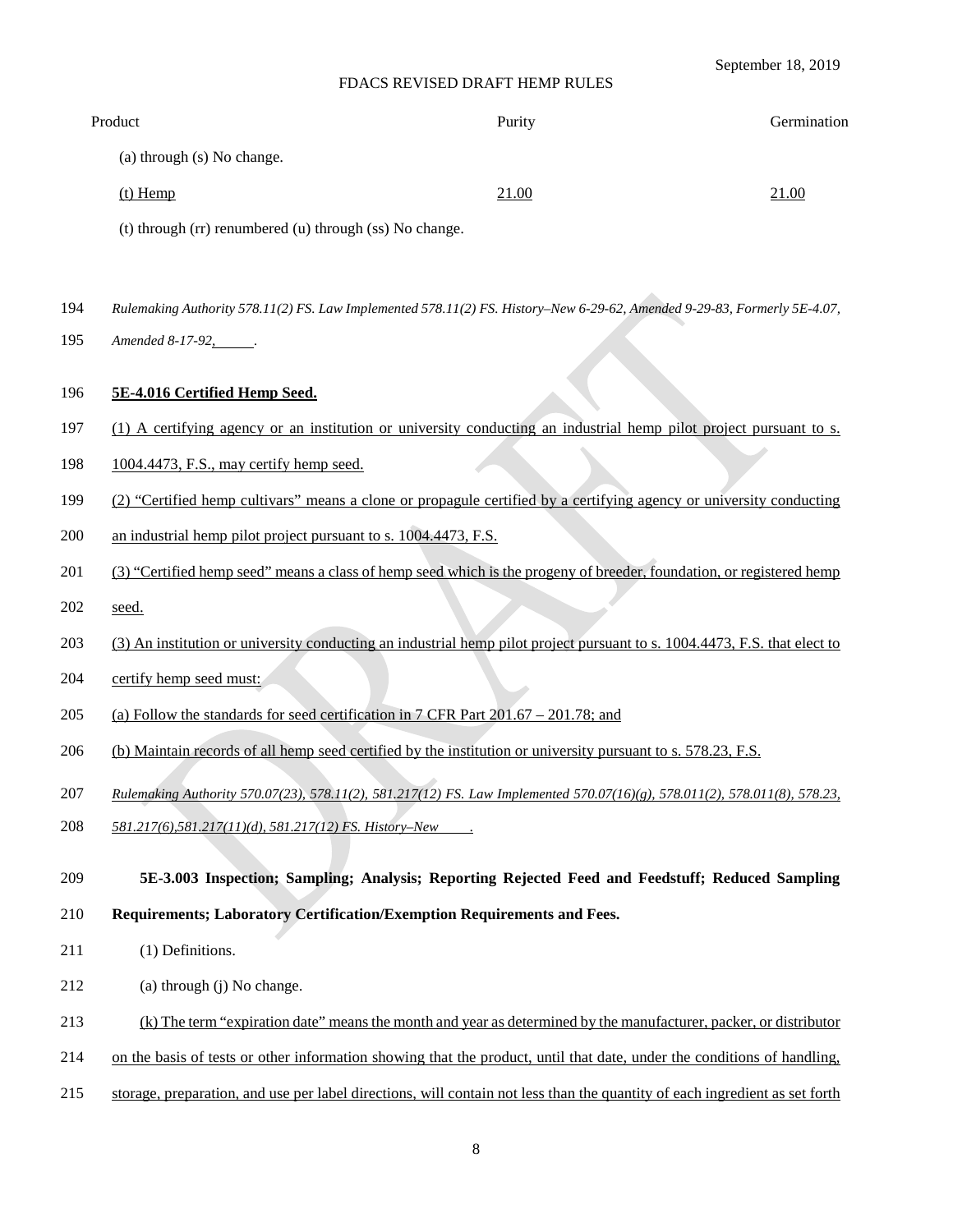| 216 | on its label.                                                                                                              |
|-----|----------------------------------------------------------------------------------------------------------------------------|
| 217 | (1) The term "hemp" is defined in s. $581.217(3)(d)$ , F.S.                                                                |
| 218 | (m) The term "hemp extract" is defined in s. $581.217(3)(e)$ , F.S. Hemp extract does not include any material,            |
| 219 | compound, mixture or preparation that contains any quantity of Synthetic Cannabinoids as defined in s.                     |
| 220 | $893.03(1)(c)190.$ , F.S.                                                                                                  |
| 221 | (n) The term "pet food" means any commercial feed prepared and distributed for consumption by dogs or cats.                |
| 222 | (o) The term "pet treats" means any treat as defined in $5E-3.003(1)(i)$ , F.A.C., prepared and distributed for            |
| 223 | consumption by dogs or cats.                                                                                               |
| 224 | (p) The term "specialty pet" means any animal normally maintained in a household, including, rodents,                      |
| 225 | ornamental birds, ornamental fish, reptiles and amphibians, ferrets, hedgehogs, marsupials, and rabbits not raised for     |
| 226 | food or fur.                                                                                                               |
| 227 | (q) The term "specialty pet food" means any commercial feed prepared and distributed for consumption by                    |
| 228 | specialty pets.                                                                                                            |
| 229 | (r) The term "specialty pet treats" means any treat as defined in $5E-3.003(1)(i)$ , F.A.C., prepared and distributed      |
| 230 | for consumption by specialty pets.                                                                                         |
| 231 | (s) The term "total delta-9-tetrahydrocannabinol concentration" means delta-9-tetrahydrocannabinol + $(0.877 \text{ x})$   |
| 232 | tetrahydrocannabinolic acid).                                                                                              |
| 233 | (t) The term "waste disposal plan" means a detailed plan outlining the chemical or mechanical processes, or a              |
| 234 | combination thereof, the registrant will use to destroy products having a total delta-9-tetrahydrocannabinol               |
| 235 | concentration that exceeds 0.3% on a dry weight basis.                                                                     |
| 236 | $(2)$ through $(4)$ No change.                                                                                             |
| 237 | (5) Hemp extract in pet food, pet treats, specialty pet food and specialty pet treats.                                     |
| 238 | (a) Hemp extract as defined in s. $581.217(3)$ (e), F.S. used in pet food, pet treats, specialty pet food and specialty    |
| 239 | pet treats must be tested and have a certificate of analysis prepared by an independent testing laboratory as required     |
| 240 | in s. $581.217(7)$ , F.S.                                                                                                  |
| 241 | (b) Prior to a feed master registrant engaging in the distribution of pet food, pet treats, specialty pet food and         |
| 242 | specialty pet treats consisting of or containing hemp extract, the registrant shall submit a waste disposal plan. The plan |
| 243 | shall include a method of disposal by chemical or mechanical processes, or a combination thereof, that will destroy        |
|     |                                                                                                                            |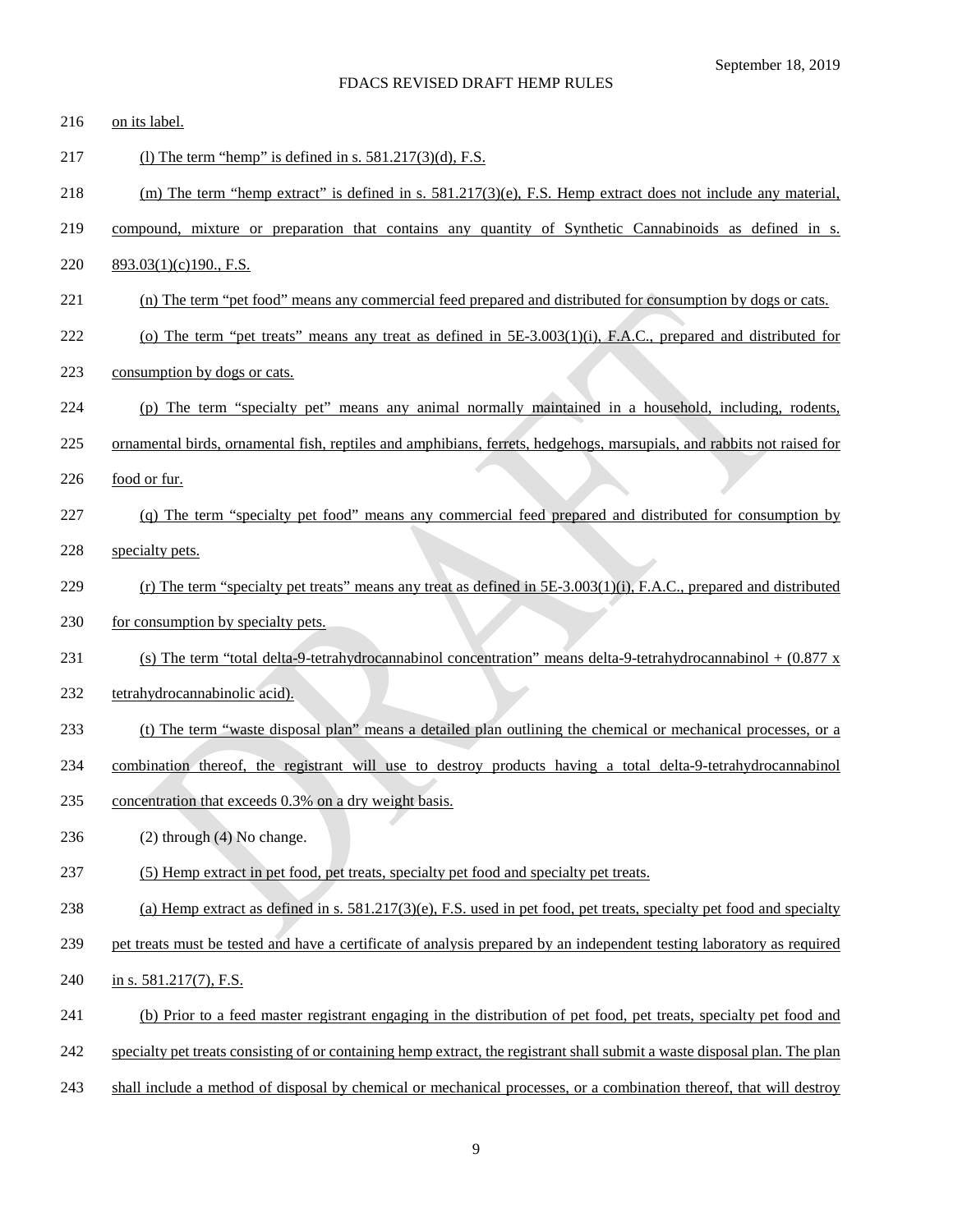- 244 the pet food, pet treats, specialty pet food and specialty pet treats.
- (c) Pet food, pet treats, specialty pet food and specialty pet treat products shall not contain more than 0.3% total
- delta-9-tetrahydrocannabinol concentration on a dry weight basis.
- (d) Pet food, pet treats, specialty pet food and specialty pet treat products having a total delta-9-
- tetrahydrocannabinol concentration that exceeds 0.3% on a dry weight basis, shall be detained pursuant to s. 580.111,
- 249 F.S. Those products having a total delta-9-tetrahydrocannabinol concentration that exceeds 0.3% on a dry weight basis
- which have been detained pursuant to s. 580.111, F.S., shall not be further subdivided or renumbered such that the
- integrity of the lot for identification is not maintained. The manufacturer or distributor shall not dispose of the pet
- food, pet treats, specialty pet food and specialty pet treats in any manner until written permission is given by the
- Department or a court of competent jurisdiction.
- (e) Upon receipt of written permission by the Department or a court of competent jurisdiction, the pet food, pet
- treats, specialty pet food and specialty pet treats shall be disposed of in accordance with a waste disposal plan or in
- the manner provided for by a court of competent jurisdiction. Upon destruction of the product, the manufacturer or
- 257 distributor shall notify the Department via FDACS-XXXXX xx/xx, incorporated herein by reference and available
- 258 online at https://www.flrules.org/Gateway/reference.asp?No=Ref-XXXX.
- (f) Any byproduct as a result of processing which contains a total delta-9 tetrahydrocannabinol concentration
- 260 exceeding 0.3% on a dry weight basis must be properly destroyed by the manufacturer or distributor pursuant to the
- waste disposal plan.
- (5) through (8) renumbered (6) through (9) No change.
- *Rulemaking Authority 570.07(23), 580.036(2), 580.065 581.217(12)(b) FS. Law Implemented 580.036(2), 580.051, 580.065, 580.071, 580.091, 580.111, 580.121, 580.131, 581.217(7)(a) FS. History–New 12-30-70, 5-14-85, Formerly 5E-3.03, Amended 3- 4-87, 6-1-95, 11-14-01, 8-31-06, .*
- 
- **5E-3.004 Ingredient Statement.**

 (1) Each ingredient shall be specifically named (the names and definitions identified in "Official Publication 269 20012019" published by the Association of American Feed Control Officials shall be used as the common or usual names unless the Department of Agriculture and Consumer Services designates otherwise by rule), except that collective terms for a group of ingredients which perform a similar function may be used on labels for all commercial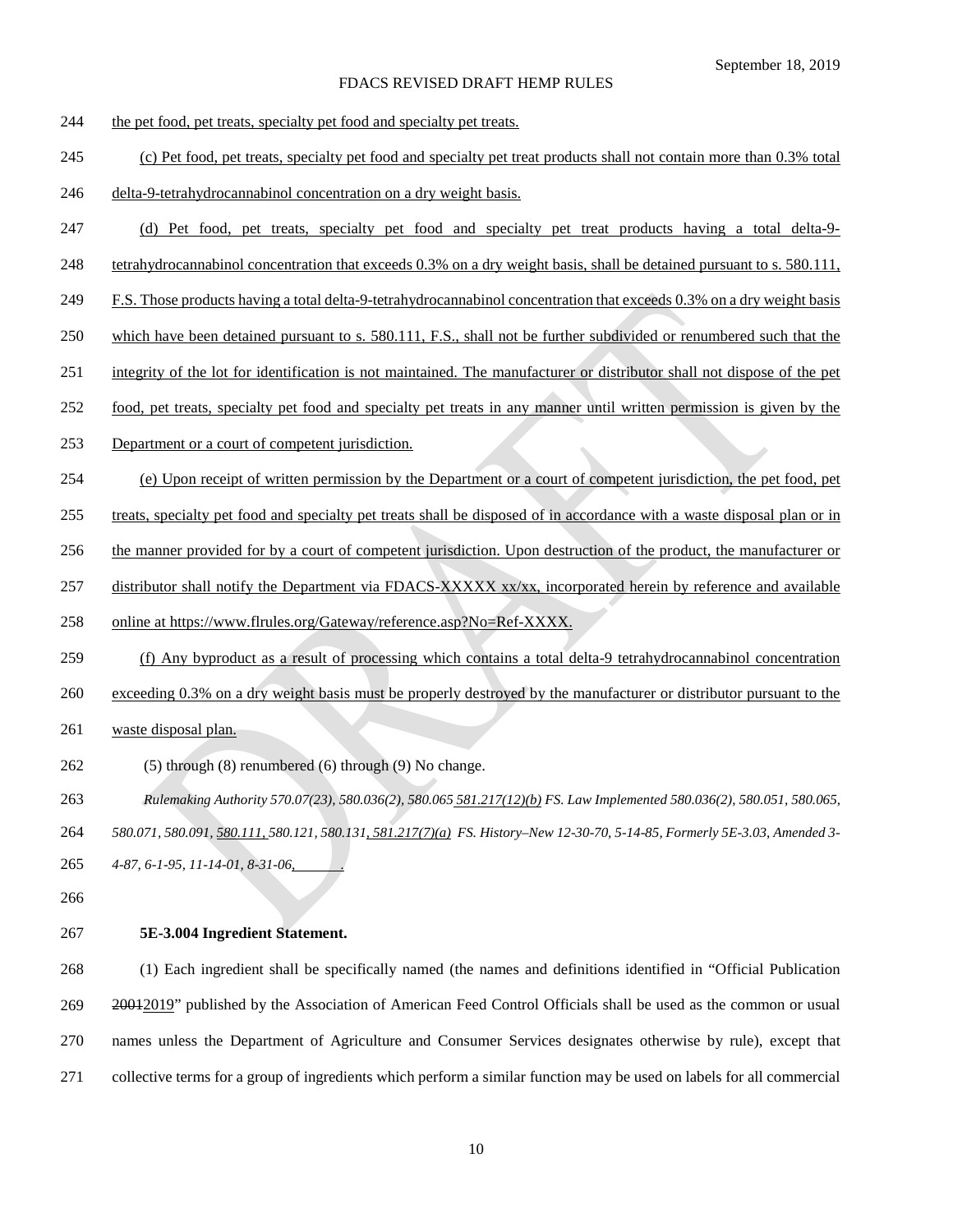- feed except horse feed. Collective terms recognize a general classification of ingredient origin but do not imply
- equivalent nutritional values. The following collective terms may be used in lieu of each ingredient term provided that
- only those ingredients defined by Association of American Feed Control Officials within each collective term are
- included:
- Animal Protein Products
- Grain Products
- Plant Protein Products
- Processed Grain By-Products
- Forage Products
- Roughage Products
- Molasses Products
- (a) through (b) No change.
- (2) through (6) No change.
- (7) Pet food, pet treats, specialty pet food and specialty pet treat products may contain hemp extract as defined by
- 286 s.  $581.217(3)$ , F.S. provided the product is not a drug as defined in s.  $580.031(9)$ , F.S.
- 287 (8)(7) "Official Publication 20192001" published by The Association of American Feed Control Officials is
- 288 hereby incorporated by reference. Copies may be obtained from AAFCO 1800 South Oak Street, Suite 100,
- 289 Champaign, Illinois 61820 or http://www.aafco.org/publications Assistant Secretary-Treasurer, P. O. Box 478,
- 290 Oxford, IN 47971.
- *Rulemaking Authority 570.07(23), 580.036(2) FS. Law Implemented 580.051(1)(f) , 581.217(3)(e) FS. History–New 12-30-70, 4- 1-76, Formerly 5E-3.04, Amended 6-1-95, 11-14-01, .*
- **5E-3.005 Labels.**
- (1) through (3) No change.
- (4) Pet food, pet treats, specialty pet food and specialty pet treats consisting of or containing hemp extract must
- be labeled as required in s. 581.217(7), F.S, and must declare the number of milligrams of hemp extract.
- (5) If specific cannabinoids are claimed, the number of milligrams of each cannabinoid per serving must be
- declared on the label. The serving size shall be displayed on the label of the product.
- (6) The label and labeling for pet food, pet treats, specialty pet food and specialty pet treats consisting of or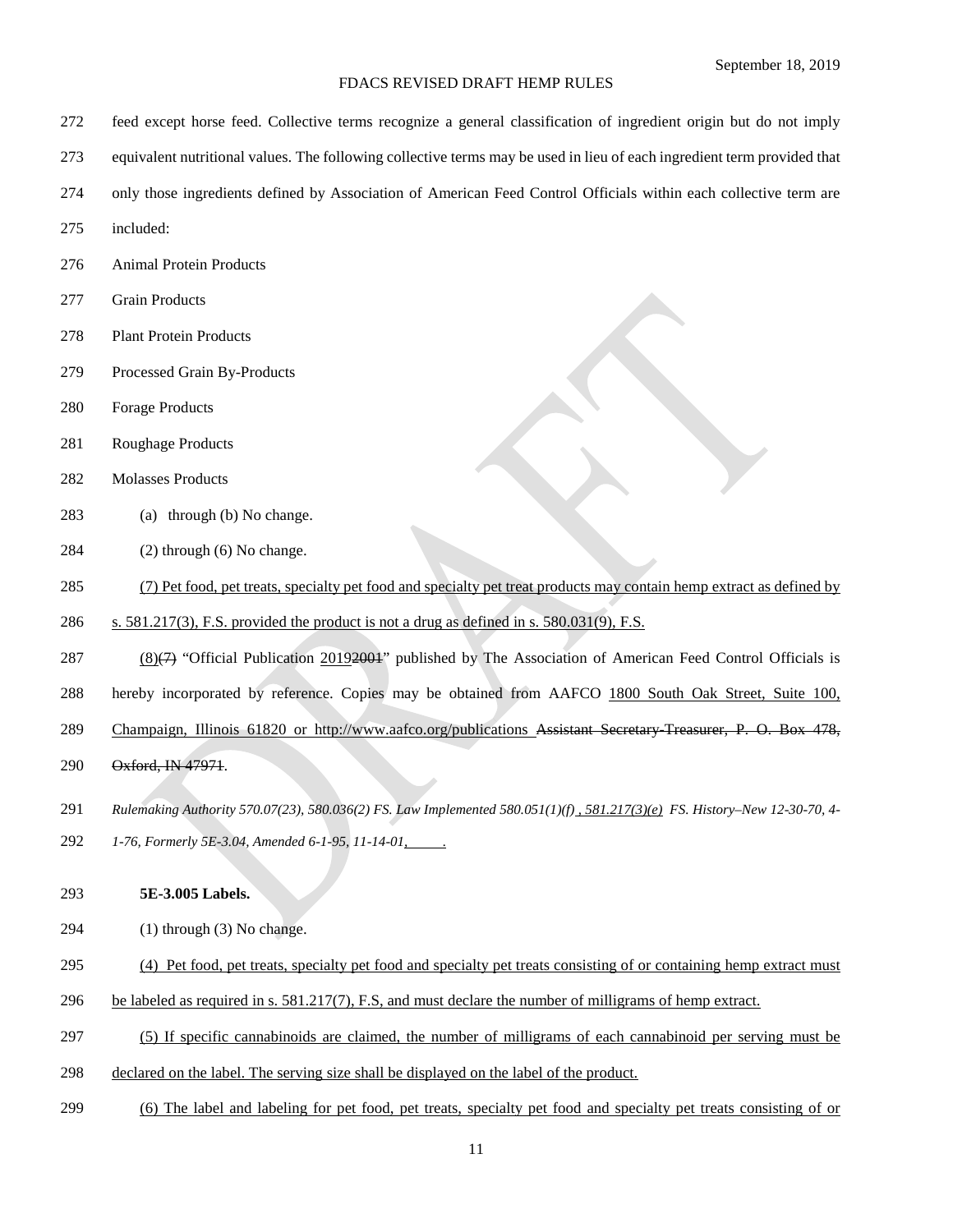- containing hemp extract shall not contain claims indicating the product is intended for diagnosis, cure, mitigation,
- treatment, or prevention of disease rendering it a drug as defined by s. 580.031(9), F.S.
- (7) Pet food, pet treats, specialty pet food and specialty pet treats consisting of or containing hemp extract shall
- be labeled "Not for human consumption."
- *Rulemaking Authority 570.07(23), 580.036(2) FS. Law Implemented 580.051, 580.081, 580.112, 581.217(7) FS. History–New 12-*
- *30-70, Formerly 5E-3.05, Amended 3-5-89, 9-19-94, 6-1-95, .*
- 

## **HEMP EXTRACT IN FOOD**

### **5K-4.034 Hemp Extract in Food**

- (1) Products. Hemp or Hemp Extract intended to be ingested is a Food as defined in s. 500.03, F.S., and are
- 309 subject to the requirements of Chapter 500, F.S., and Rules 5K-4.002; 5K-4.004; 5K-4.020; 5K-4.021, and 5K-
- 4.035, F.A.C., in addition to the requirements of this rule.

## (2) Definitions.

- (a) "Approved Source" as it relates to Food or Food ingredients consisting of or containing Hemp Extract
- means Food that was manufactured, processed, packaged, labeled, or held in a facility that meets or exceeds the
- standards of the responsible food regulatory agency.
- (b) "Batch Number" or "Lot Number" means the Hemp Extract produced during a period of time under similar
- conditions and identified by a specific code that allows traceability.
- (c) "Expiration Date" means the month and year as determined by the manufacturer, packer, or distributor on
- the basis of tests or other information showing that the product, until that date, under the conditions of handling,
- storage, preparation, and use per label directions, will when consumed, contain not less than the quantity of each
- ingredient as set forth on its label.
- (d) "Hemp" is defined in s. 581.217(3)(d), F.S.
- (e) "Hemp Extract" is defined in s. 581.217(3)(e), F.S. Hemp Extract does not include any material, compound,
- 323 mixture or preparation that contains any quantity of Synthetic Cannabinoids as defined in s.  $893.03(1)(c)190$ , F.S.
- (f) "Hemp Food Establishment" means an establishment as defined in s. 500.03(p), F.S., manufacturing,
- processing, packing, holding, preparing, or selling Food consisting of or containing Hemp Extract at wholesale or
- 326 retail.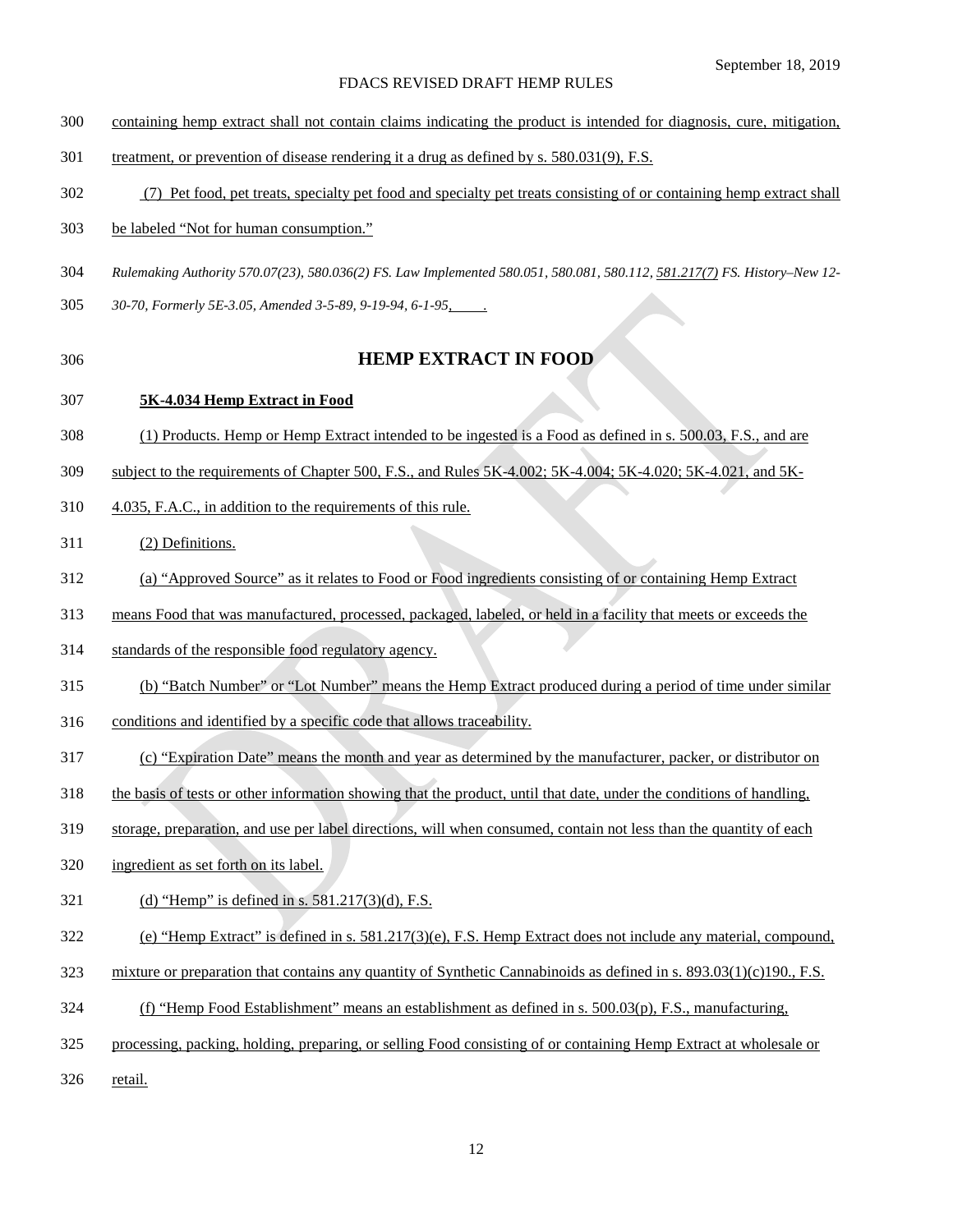- (g) "Ingestion" means the process of taking Food into the body through the mouth and into the gastrointestinal
- tract through eating or drinking.
- (h) The term "Waste Disposal Plan" means a detailed plan outlining the chemical or mechanical processes, or a
- combination thereof, the establishment will use to destroy products having a Total delta-9-tetrahydrocannabinol
- concentration that exceeds 0.3% on a dry weight basis.
- 332 (i) "Total delta-9 tetrahydrocannabinol concentration" means delta-9 tetrahydrocannabinol +  $(0.877 \text{ x})$
- tetrahydrocannabinolic acid).
- (3) Food Permit Fees. Hemp Food Establishments shall obtain a food permit as required in Rule 5K-4.020,
- 335 F.A.C., and shall pay an annual fee of \$650.
- (4) Requirements.
- (a) Food consisting of or containing Hemp or Hemp Extract must be obtained from an Approved Source. The
- responsible party, as declared on the product label, shall provide to the department, upon request, a valid food
- license/permit and the most recent food safety inspection report from the Approved Source.
- (b) Hemp Extract intended for human ingestion whether directly or through combination with other Food
- 341 products must originate from a crop intended to be used in the food supply chain.
- (c) Food consisting of or containing Hemp Extract may not be manufactured, processed, packed, held, prepared,
- 343 or sold under the Cottage Food Operations Law in s. 500.80, F.S.
- (d) Foods which contain Hemp Extract and alcohol, other than Candies or Confections as defined in Rule 5K-
- 345 4.0010, F.A.C., are subject to the requirements of this rule and the Beverage Law as defined in s. 561.01(6), F.S.
- (e) Hemp intended for bodily application is not a Food and is subject to Chapter 499, F.S.
- (f) Food consisting of or containing Hemp Extract must be stored and transported at or below room temperature.
- 348 If a Food is considered a Potentially Hazardous Food (PHF) or a Food requiring Time and Temperature Control for
- 349 Safety (TCS Food) as defined in 5K-4.0010, F.A.C., it must be stored in accordance with Rule 5K-4.002, F.A.C. All
- Food products consisting of or containing Hemp Extract must be packaged in containers minimizing the exposure to
- light to prevent degradation of the Cannabinoids.
- (g) Food consisting of or containing Hemp Extract shall not contain a Total delta-9 tetrahydrocannabinol
- concentration of more than 0.3% on a dry weight basis.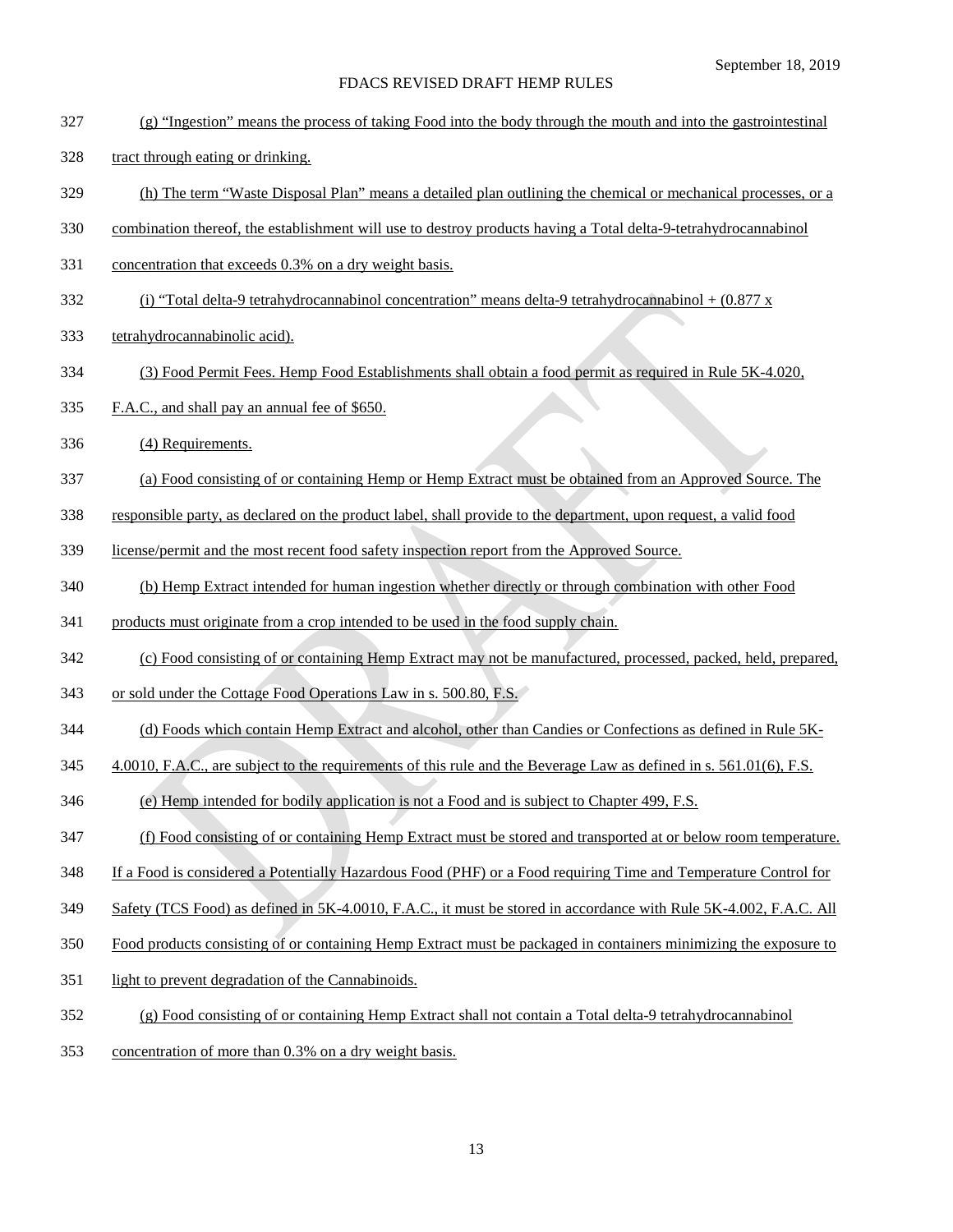- (h) Prior to manufacturing, processing, packing, holding, preparing, or selling Food consisting of or containing
- Hemp Extract the establishment shall submit a waste disposal plan. The plan shall include a method of disposal by a
- chemical or mechanical process, or a combination thereof, that will destroy the Food.
- (5) Contaminants. In addition to the requirements listed in Chapter 500, F.S., and Rule 5K-4.002, F.A.C., Food
- consisting of or containing Hemp Extract shall be considered adulterated pursuant to s. 500.10(1)(a), F.S., if
- Contaminants are detected at levels greater than those listed in this rule.
- (a) Pesticide Limits. The following list of contaminants does not constitute
- authorization to use or apply any of the following during hemp cultivation or processing.
- 1. Abamectin, 20 parts per billion.
- 2. Acephate, 20 parts per billion.
- 3. Acequinocyl, 20 parts per billion.
- 4. Acetamiprid, 10 parts per billion.
- 5. Aldicarb, 10 parts per billion.
- 6. Azoxystrobin, 10 parts per billion.
- 7. Bifenazate, 100 parts per billion.
- 8. Chlorfenapyr, 10 parts per billion.
- 9. Chlorpyrifos, 20 parts per billion.
- 10. Clofentezine, 40 parts per billion.
- 11. Coumaphos, 10 parts per billion.
- 12. Cyfluthrin, 10 parts per billion.
- 13. Cypermethrin, 500 parts per billion.
- 14. Daminozide, 10 parts per billion.
- 15. DDVP (Dichlorvos), 20 parts per billion.
- 16. Diazinon, 10 parts per billion.
- 17. Dimethoate, 10 parts per billion.
- 18. Dimethomorph, 10 parts per billion.
- 19. Ethoprop(hos), 10 parts per billion.
- 20. Etofenprox, 10 parts per billion.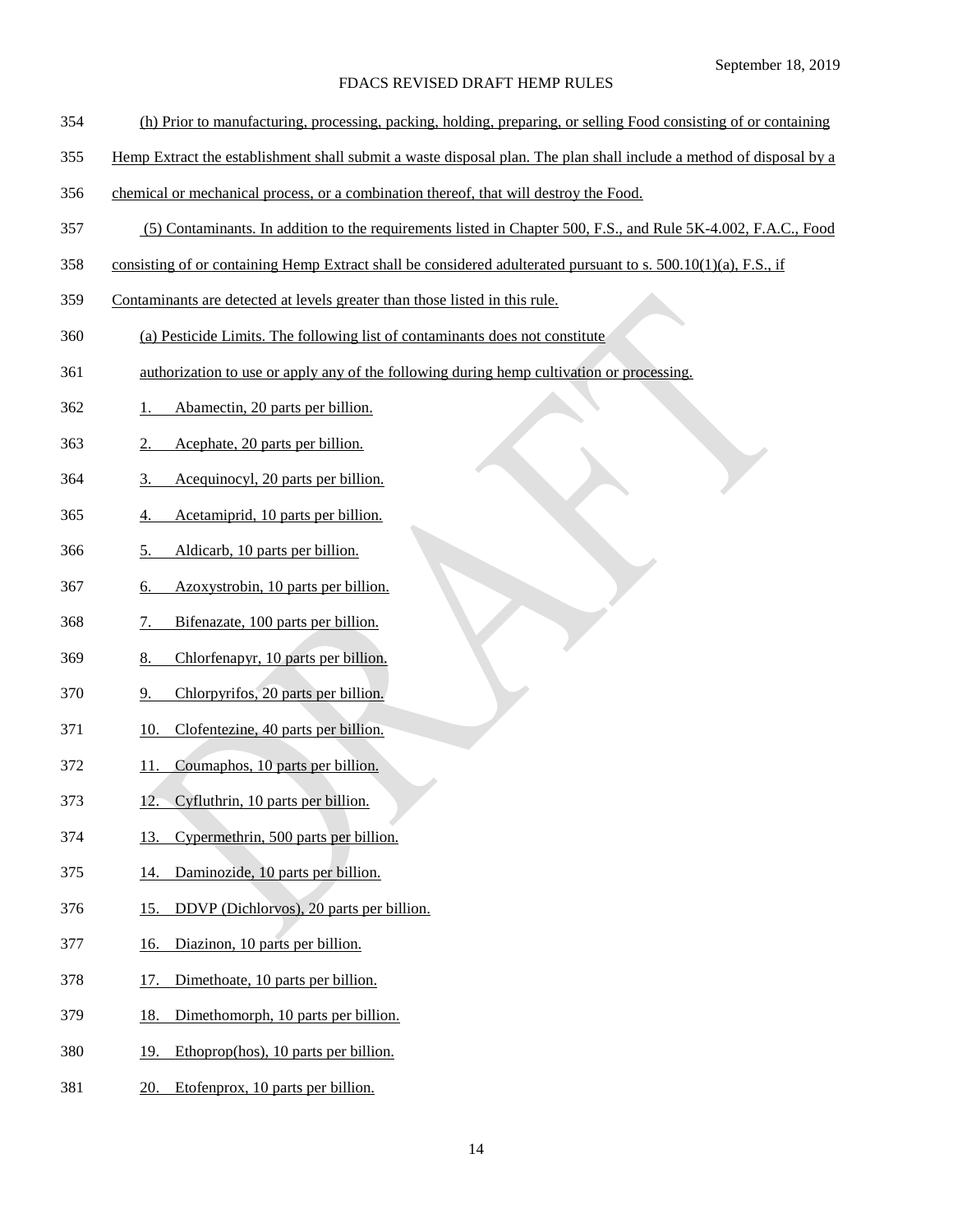| 382 | Etoxazole, 10 parts per billion.<br>21.                    |
|-----|------------------------------------------------------------|
| 383 | Fenhexamid, 80 parts per billion.<br>22.                   |
| 384 | Fenoxycarb, 10 parts per billion.<br>23.                   |
| 385 | Fenpyroximate, 100 parts per billion.<br>24.               |
| 386 | Fipronil, 10 parts per billion.<br>25.                     |
| 387 | Flonicamid, 100 parts per billion.<br><u>26.</u>           |
| 388 | Fludioxonil, 20 parts per billion.<br>27.                  |
| 389 | Hexythiazox, 100 parts per billion.<br>28.                 |
| 390 | Imazalil, 10 parts per billion.<br>29.                     |
| 391 | Imidacloprid, 20 parts per billion.<br>30.                 |
| 392 | Kresoxim-methyl, 20 parts per billion.<br>31.              |
| 393 | Malathion, 10 parts per billion.<br><u>32.</u>             |
| 394 | Metalaxyl, 10 parts per billion.<br>33.                    |
| 395 | Methiocarb, 10 parts per billion.<br>34.                   |
| 396 | Methomyl, 10 parts per billion.<br><u>35.</u>              |
| 397 | Methyl parathion, 10 parts per billion.<br><u>36.</u>      |
| 398 | Mevinphos, 10 parts per billion.<br>37.                    |
| 399 | Myclobutanil, 20 parts per billion.<br><u>38.</u>          |
| 400 | Naled, 10 parts per billion.<br>39.                        |
| 401 | Oxamyl, 26 parts per billion.<br>40.                       |
| 402 | Paclobutrazol, 10 parts per billion.<br>41                 |
| 403 | Pentachloronitrobenzene, 30 parts per billion.<br>42.      |
| 404 | Permethrin, 20 parts per billion.<br>43.                   |
| 405 | Phosmet, 20 parts per billion.<br>44.                      |
| 406 | Piperonyl butoxide, 3,000 parts per billion.<br><u>45.</u> |
| 407 | Prallethrin, 20 parts per billion.<br>46.                  |
| 408 | Propiconazole, 20 parts per billion.<br>47.                |
| 409 | Propoxur, 20 parts per billion.<br>48.                     |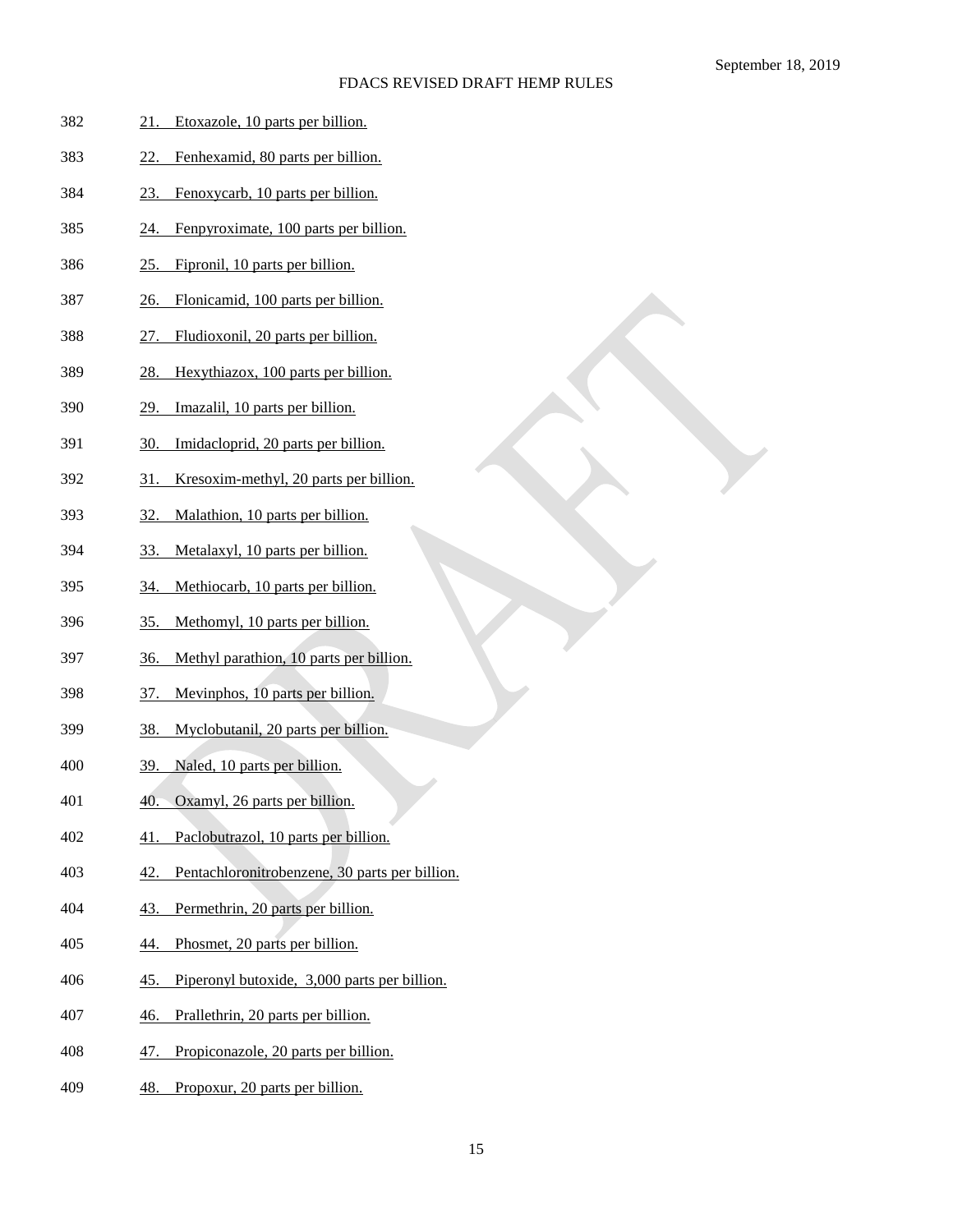| 410 |  |  | Pyrethrins, 500 parts per billion. |
|-----|--|--|------------------------------------|
|     |  |  |                                    |

- 50. Pyridaben, 20 parts per billion.
- 51. Spinetoram, 40 parts per billion.
- 52. Spinosad A, 20 parts per billion.
- 53. Spinosad D, 20 parts per billion.
- 54. Spiromesifen, 30 parts per billion.
- 55. Spirotetramat, 20 parts per billion.
- 56. Spiroxamine, 10 parts per billion.
- 57. Tebuconazole, 10 parts per billion.
- 58. Thiacloprid, 10 parts per billion.
- 59. Thiamethoxam, 10 parts per billion.
- 60. Trifloxystrobin, 20 parts per billion.
- (b) Residual Solvent Limits. Residual Solvent limits listed in the United States Pharmacopeia, USP 40, (467),
- hereby incorporated by reference and available online at
- http://www.flrules.org/Gateway/reference.asp?No=RefXXXX.
- (c) Metals Limits.
- 1. Cadmium, 0.5 micrograms/gram.
- 2. Lead, 0.5 micrograms/gram.
- 3. Arsenic, 1.5 micrograms/gram.
- 4. Mercury, 3.0 micrograms/gram.
- (d) Biological Limits.
- 1. Shiga toxin-producing Escherichia coli (STEC E. coli) and other pathogenic E. coli, none present.
- 2. Listeria monocytogenes, none present.
- 3. Salmonella, none present.
- (e) Mycotoxin Limits.
- 435 1. Total Aflatoxin (B1, B2, G1, G2), 20 parts per billion.
- 2. Ochratoxin, 20 parts per billion.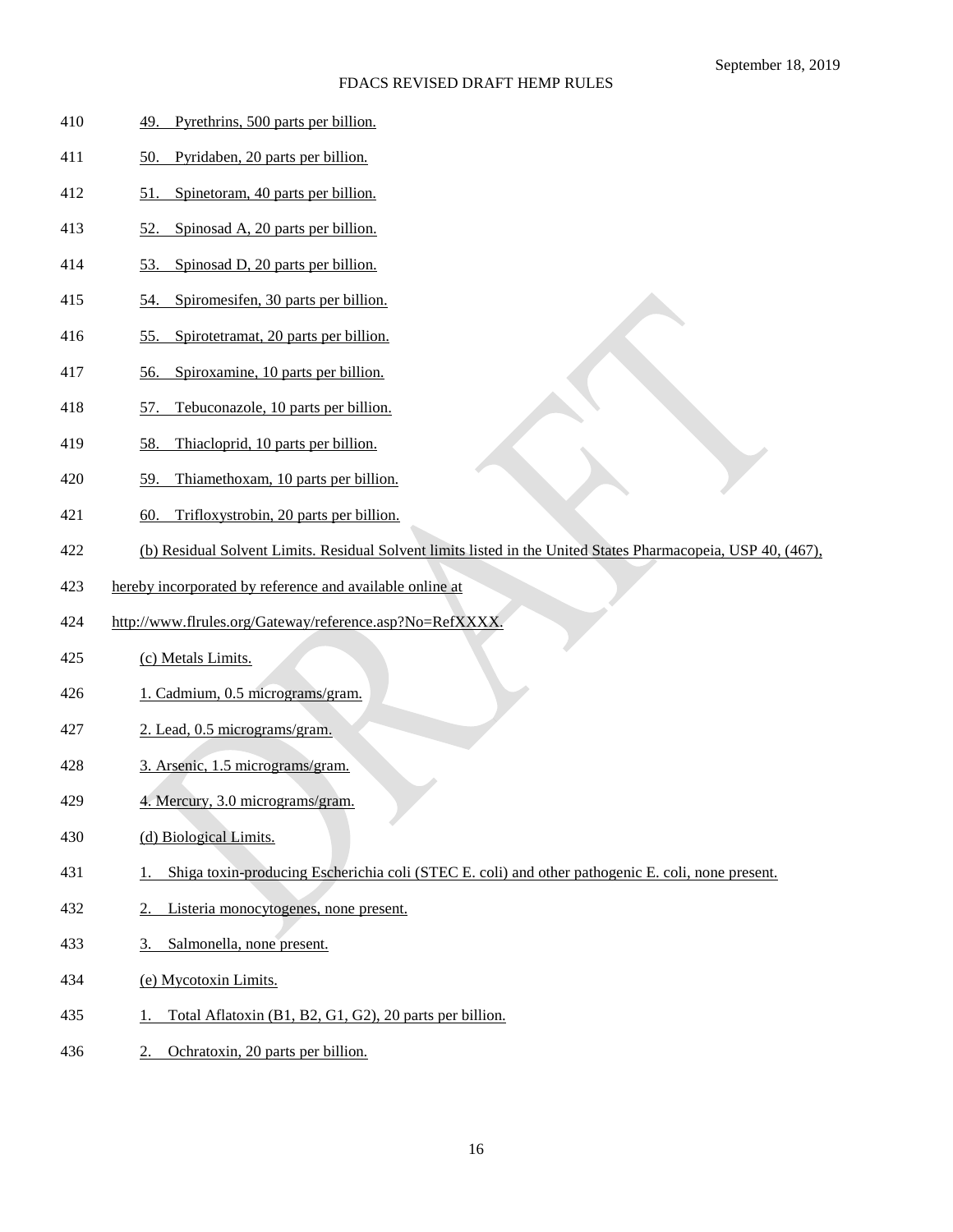| 437 | (f) Cannabinoid Limits. Total delta-9 tetrahydrocannabinol concentration shall not exceed 0.3% on a dry weight         |
|-----|------------------------------------------------------------------------------------------------------------------------|
| 438 | basis.                                                                                                                 |
| 439 | (g) If a testing sample is found to contain levels of any pathogen, toxicant, residual solvent, metal, or pesticide    |
| 440 | not enumerated in this rule or by Florida law the Food shall be considered adulterated.                                |
| 441 | $(6)$ Labeling.                                                                                                        |
| 442 | (a) Food consisting of or containing Hemp Extract must be labeled as required by Chapter 500, F.S., s.                 |
| 443 | 581.217(7), F.S., and 21 CFR Part 101, as incorporated by reference in Section 5K-4.002(4), F.A.C., and must           |
| 444 | declare the number of milligrams of hemp extract.                                                                      |
| 445 | (b) If specific cannabinoids are marketed, the number of milligrams of each cannabinoid per serving must be            |
| 446 | declared on the label. The serving size shall be displayed on the nutrition facts label of the product.                |
| 447 | (c) The label and advertisement shall not contain claims indicating the product is intended for diagnosis, cure,       |
| 448 | mitigation, treatment, or prevention of disease, rendering it a drug as defined in 21 U.S.C. 321(g)(1). Pursuant to s. |
| 449 | 500.03(1)(n)4., F.S., such articles are not considered Food and shall be considered misbranded as Food.                |
| 450 | (7) Disposal.                                                                                                          |
| 451 | (a) Laboratory samples found to contain more than a Total delta-9 tetrahydrocannabinol concentration of 0.3%           |
| 452 | on a dry weight basis shall be disposed of in accordance with 21 CFR 1317. 21 CFR 1317, hereby incorporated by         |
| 453 | reference and available online at https://www.flrules.org/Gateway/reference.asp?No=Ref-XXXX.                           |
| 454 | (b) Food containing a Total delta-9 tetrahydrocannabinol concentration that exceeds 0.3% on a dry weight basis         |
| 455 | shall be detained pursuant to s. 500.172, F.S. Food containing a Total delta-9 tetrahydrocannabinol concentration      |
| 456 | that exceeds 0.3% on a dry weight basis which has been detained pursuant to s. 500.172, F.S. shall not be further      |
| 457 | subdivided or renumbered such that the integrity of the lot is not maintained. The establishment shall not dispose of  |
| 458 | the Food in any manner until written permission is given by the department or a court of competent jurisdiction.       |
| 459 | (c) Any byproduct as a result of processing which contains a Total delta-9 tetrahydrocannabinol concentration          |
| 460 | exceeding 0.3% on a dry weight basis must be destroyed by the Hemp Food Establishment in accordance with the           |
| 461 | waste disposal plan.                                                                                                   |
| 462 | (d) Upon receipt of written permission by the department or a court of competent jurisdiction, the Food shall be       |
| 463 | disposed of in accordance with the waste disposal plan or in the manner provided for by a court of competent           |
| 464 | jurisdiction. Upon destruction of the product, the Hemp Food Establishment shall notify the department via FDACS-      |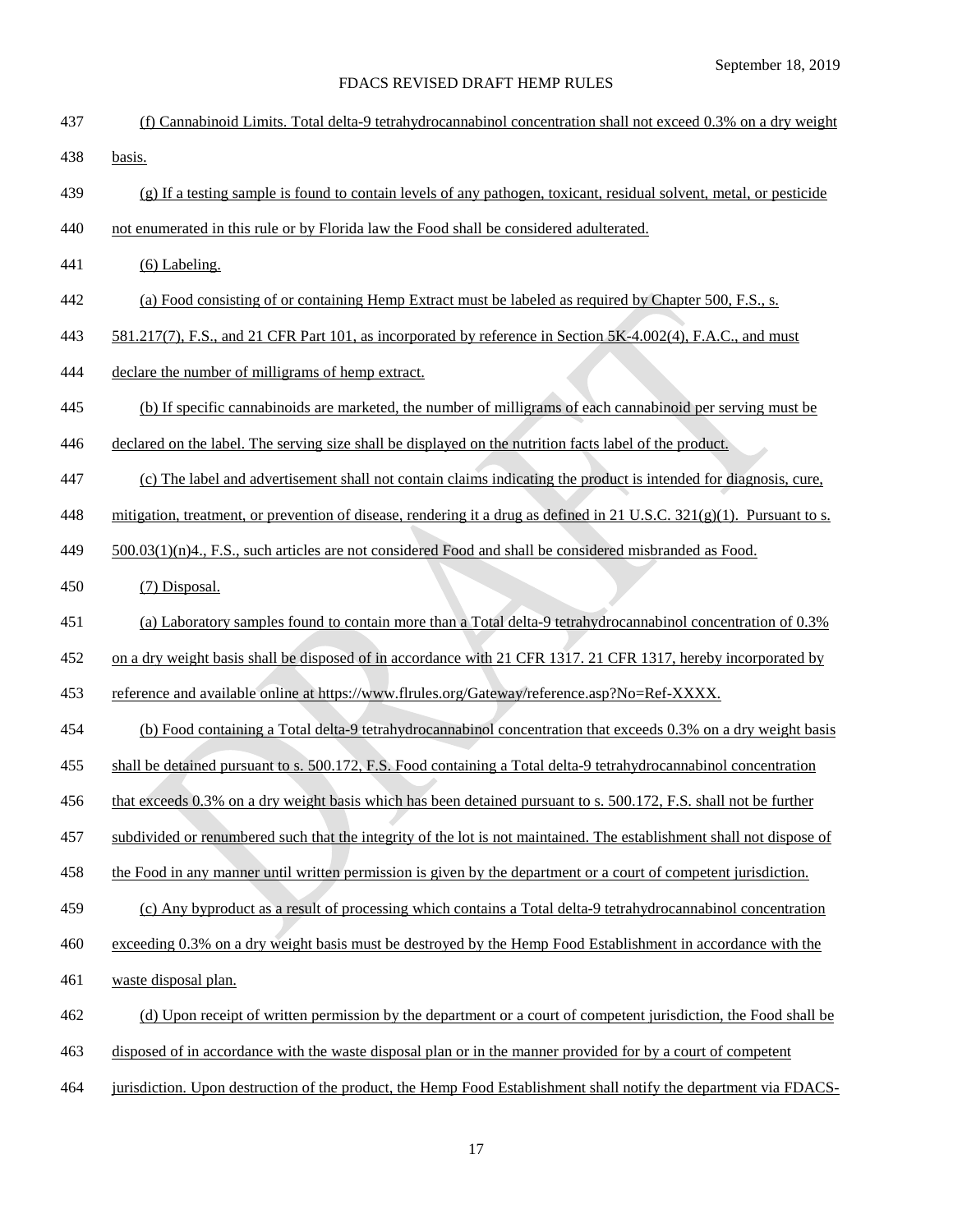- 465 XXXXX xx/xx, incorporated herein by reference and available online at
- https://www.flrules.org/Gateway/reference.asp?No=Ref-XXXX.
- (8) Penalties. Violations of this rule will be evaluated, and penalties imposed in accordance with Rule 5K-
- 4.035, F.A.C. Labeling violations of s. 581.217(7), F.S., shall be deemed Tier I major violations under Rule 5K-
- 469 4.035, F.A.C.
- *Rulemaking Authority* 570.07(23), 500.09, 500.12, FS. *Law Implemented* 581.217, 500.03, 500.04, 500.09,
- 500.10, 500.11, 500.12, 500.13, 500.172, FS.
- **5K-10.006 Hemp Extract in Dairy Products and Frozen Desserts**
- (1) Products. Milk, Milk Products, and Frozen Desserts containing Hemp or Hemp Extract are subject to the
- requirements of Chapter 502, F.S., and Chapter 5K-10, F.A.C., in addition to the requirements of this rule. Grade
- 475 "A" milk and milk products to which Hemp Extract has been added shall be considered "Substitute Milk" or
- 476 "Substitute Milk Products" as defined in Chapter 502, F.S. In addition to the requirements in Section 502.165 F.S.,
- Substitute Milk and Substitute Milk Products containing Hemp Extract are subject to the requirements of Chapter
- 5K-10, F.A.C.
- (2) Definitions.
- (a) "Approved Source" as it relates to Substitute Milk, Substitute Milk Products, and Frozen Desserts
- containing Hemp Extract means Substitute Milk, Substitute Milk Products, and Frozen Desserts manufactured,
- processed, packaged, labeled, or held in a facility that meets or exceeds the standards of the responsible food
- regulatory agency.
- (b) "Batch Number" or "Lot Number" means the Substitute Milk, Substitute Milk Products, and Frozen
- 185 Desserts containing Hemp Extract produced during a period of time under similar conditions and identified by a
- specific code that allows traceability.
- (c) "Expiration Date" means the month and year as determined by the manufacturer, packer, or distributor on
- the basis of tests or other information showing that the product, until that date, under the conditions of handling,
- storage, preparation, and use per label directions, will when consumed, contain not less than the quantity of each
- 490 ingredient as set forth on its label.
- 491 (d) "Hemp" is defined in s. 581.217(3)(d), F.S.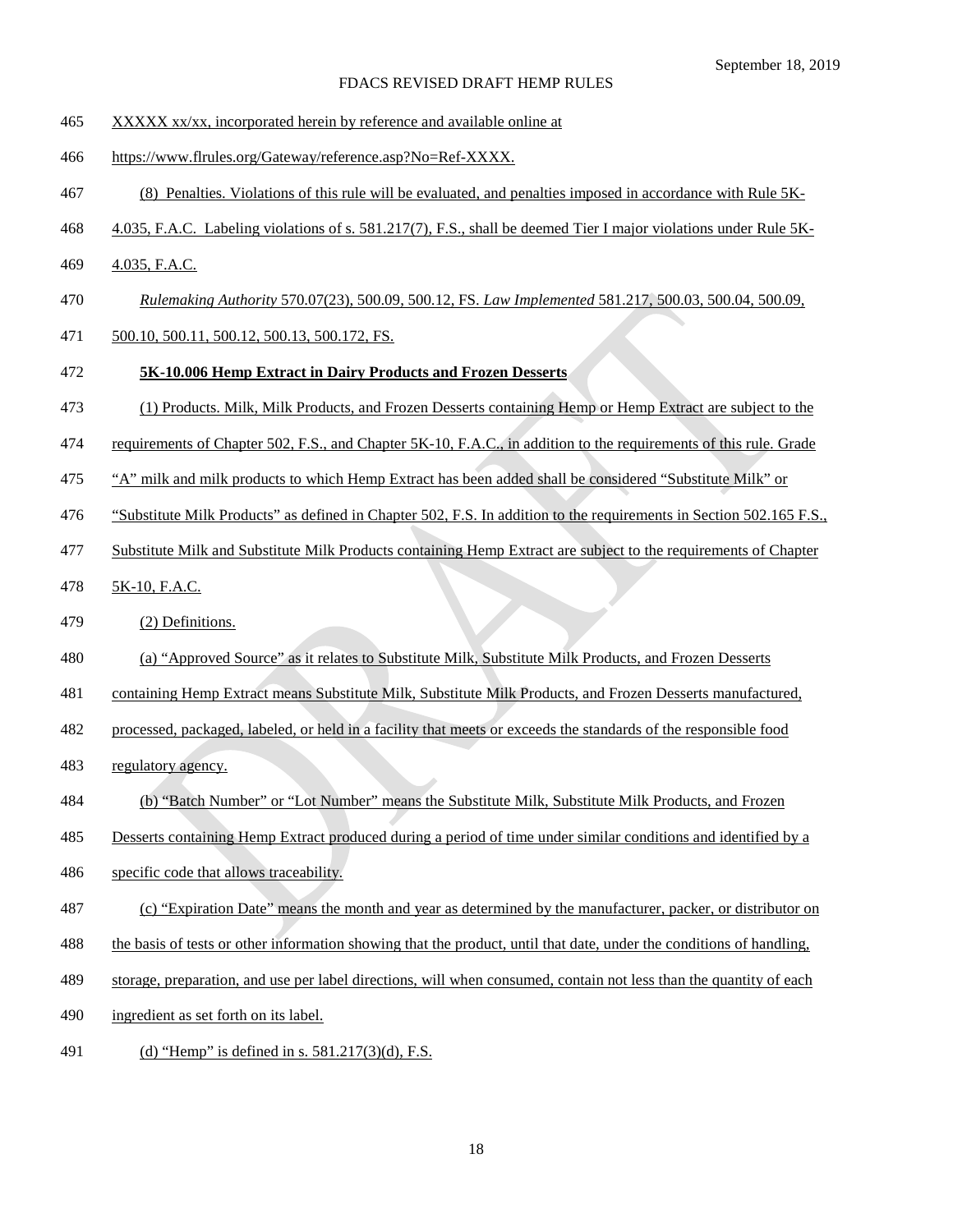- (e) "Hemp Extract" is defined in s. 581.217(3)(e), F.S. Hemp Extract does not include any material, compound,
- mixture or preparation that contains any quantity of Synthetic Cannabinoids as defined in s. 893.03(1)(c)190., F.S.
- 494 (f) "Hemp Frozen Dessert Manufacturer" means a person who manufactures, processes, converts, partially
- freezes, or freezes any mix or frozen dessert containing Hemp Extract for distribution or sale.
- (g) "Hemp Substitute Milk Manufacturer" means any place, premises, or establishment where Substitute Milk
- 497 containing Hemp Extract is collected, handled, processed, stored, pasteurized, ultra-pasteurized, aseptically
- processed and packaged, retort processed after packaging, condensed, dried, packaged, bottled, or prepared for
- distribution at wholesale.
- (h) "Hemp Substitute Milk Product Manufacturer" means any place, premises, or establishment where
- Substitute Milk Products containing Hemp Extract is collected, handled, processed, stored, pasteurized, ultra-
- pasteurized, aseptically processed and packaged, retort processed after packaging, condensed, dried, packaged,
- bottled, or prepared for distribution at wholesale.
- (i) "Ingestion" means the process of taking food into the body through the mouth and into the gastrointestinal
- tract through eating or drinking.
- (j) "Total delta-9 tetrahydrocannabinol concentration" means delta-9 tetrahydrocannabinol + (0.877 x tetrahydrocannabinolic acid).
- 
- (k) The term "Waste Disposal Plan" means a detailed plan outlining the chemical or mechanical process the
- establishment will use to destroy products having a Total delta-9-tetrahydrocannabinol concentration that exceeds
- 511 0.3% on a dry weight basis.
- (3) Permits and Fees. Hemp Substitute Milk, Hemp Substitute Milk Products, and Hemp Frozen Dessert
- 513 Manufacturers shall obtain a permit and pay the applicable fee required in Rule 5K-10.002, F.A.C.
- (4) Requirements.
- (a) Substitute Milk, Substitute Milk Products, and Frozen Desserts containing Hemp Extract must be obtained
- from an Approved Source. The responsible party as declared on the product label shall provide to the department,
- upon request, a valid dairy or food safety license/permit and the most recent dairy or food safety inspection report
- 518 from the Approved Source.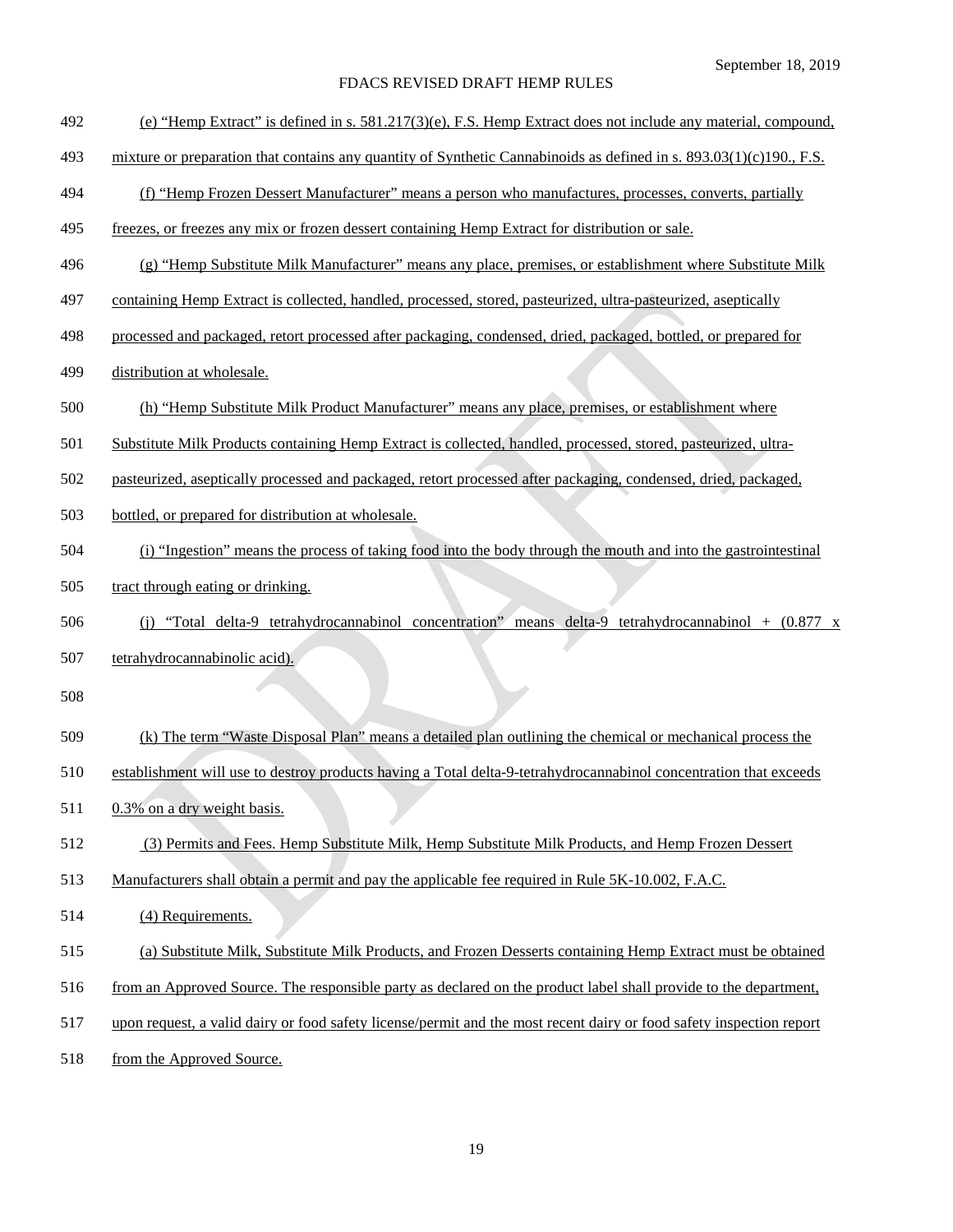- (b) Hemp Extract intended for human ingestion whether directly or through Substitute Milk, Substitute Milk
- Products, or Frozen Dessert products must originate from a crop intended to be used in the food supply chain.
- (c) Substitute Milk, Substitute Milk Products, and Frozen Desserts which contain Hemp Extract and alcohol are
- 522 subject to the requirements of this rule and the Beverage Law as defined in s. 561.01(6), F.S.
- (d) Hemp intended for bodily application is not a Substitute Milk, Substitute Milk Product, or Frozen Dessert
- 524 and is subject to Chapter 499, F.S.
- (e) Substitute Milk, Substitute Milk Products, and Frozen Desserts containing Hemp Extract must be stored and
- 526 transported in accordance with Chapter 5K-10, F.A.C. Substitute Milk, Substitute Milk Products, and Frozen
- Desserts containing Hemp Extract must be packaged in containers minimizing the exposure to light to prevent
- degradation of the Cannabinoids.
- (f) Substitute Milk, Substitute Milk Products, and Frozen Desserts containing Hemp Extract shall not contain a
- Total delta-9 tetrahydrocannabinol concentration of more than 0.3% on a dry weight basis.
- (g) Prior to manufacturing, processing, packing, holding, preparing, or selling Food consisting of or containing
- Hemp Extract the establishment shall submit a waste disposal plan. The plan shall include a method of disposal by a
- 533 chemical or mechanical processes, or a combination thereof, that will destroy the Substitute Milk, Substitute Milk
- Products, and Frozen Dessert containing Hemp Extract.
- (5) Contaminants. In addition to the requirements listed in Chapter 502, F.S., and Rule 5K-10.004, Substitute
- Milk, Substitute Milk Products, and Frozen Desserts containing Hemp Extract shall be considered adulterated
- pursuant to s. 502.181(2), F.S., if Contaminants are detected at levels greater than those listed in this rule.
- (a) Pesticide Limits. The following list of contaminants does not constitute authorization to use or apply any of
- the following during hemp cultivation or processing.
- 540 1. Abamectin, 20 parts per billion.
- 2. Acephate, 20 parts per billion.
- 3. Acequinocyl, 20 parts per billion.
- 4. Acetamiprid, 10 parts per billion.
- 5. Aldicarb, 10 parts per billion.
- 6. Azoxystrobin, 10 parts per billion.
- 7. Bifenazate, 100 parts per billion.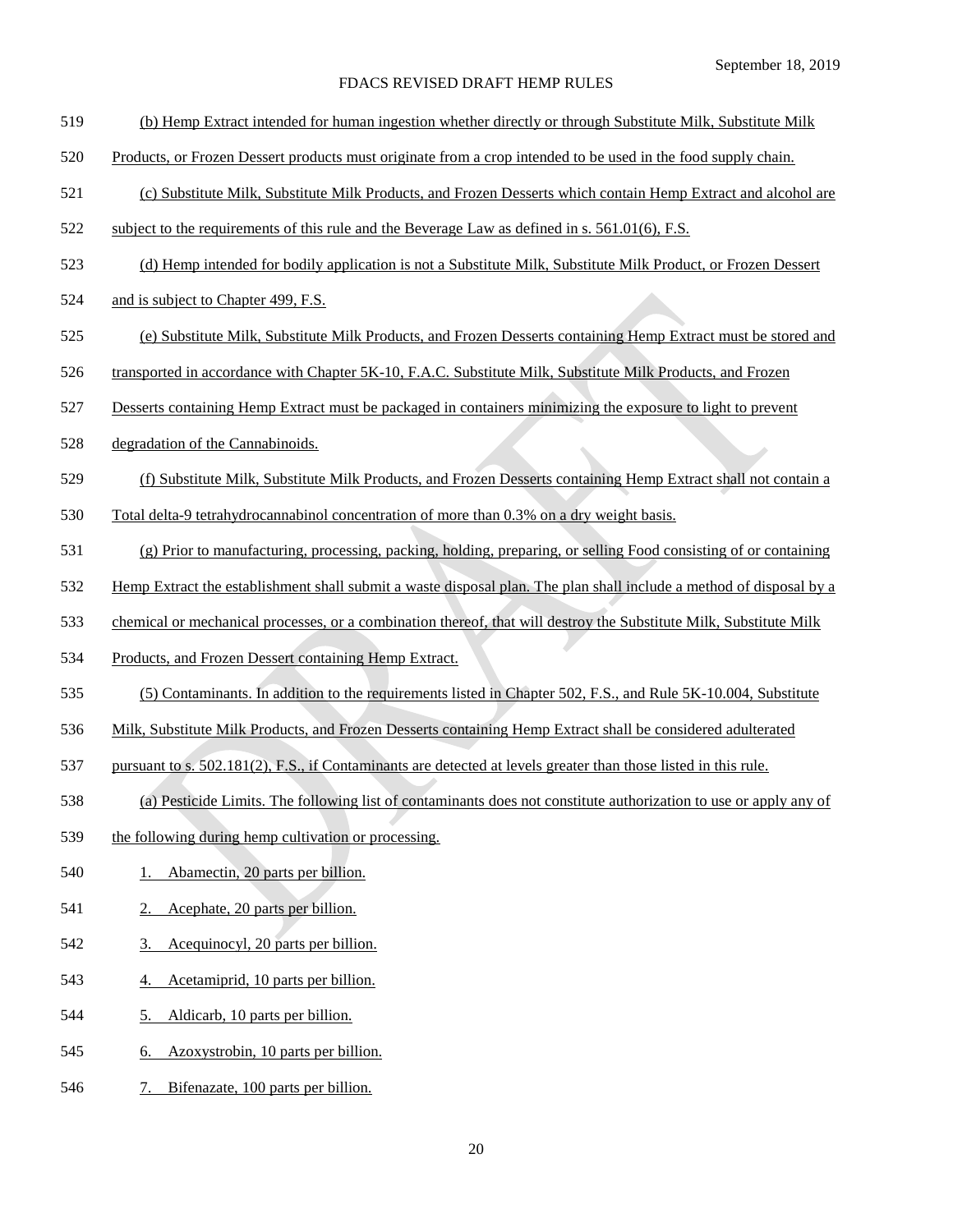| 547 | Chlorfenapyr, 10 parts per billion.<br>8.    |
|-----|----------------------------------------------|
| 548 | Chlorpyrifos, 20 parts per billion.<br>9.    |
| 549 | 10. Clofentezine, 40 parts per billion.      |
| 550 | 11. Coumaphos, 10 parts per billion.         |
| 551 | 12. Cyfluthrin, 10 parts per billion.        |
| 552 | 13. Cypermethrin, 500 parts per billion.     |
| 553 | 14. Daminozide, 10 parts per billion.        |
| 554 | 15. DDVP (Dichlorvos), 20 parts per billion. |
| 555 | 16. Diazinon, 10 parts per billion.          |
| 556 | 17. Dimethoate, 10 parts per billion.        |
| 557 | 18. Dimethomorph, 10 parts per billion.      |
| 558 | 19. Ethoprop(hos), 10 parts per billion.     |
| 559 | 20. Etofenprox, 10 parts per billion.        |
| 560 | Etoxazole, 10 parts per billion.<br>21.      |
| 561 | 22. Fenhexamid, 80 parts per billion.        |
| 562 | 23. Fenoxycarb, 10 parts per billion.        |
| 563 | 24. Fenpyroximate, 100 parts per billion.    |
| 564 | 25. Fipronil, 10 parts per billion.          |
| 565 | 26. Flonicamid, 100 parts per billion.       |
| 566 | 27. Fludioxonil, 20 parts per billion.       |
| 567 | 28. Hexythiazox, 100 parts per billion.      |
| 568 | 29. Imazalil, 10 parts per billion.          |
| 569 | 30. Imidacloprid, 20 parts per billion.      |
| 570 | 31. Kresoxim-methyl, 20 parts per billion.   |
| 571 | 32. Malathion, 10 parts per billion.         |
| 572 | 33. Metalaxyl, 10 parts per billion.         |
| 573 | 34. Methiocarb, 10 parts per billion.        |
| 574 | 35. Methomyl, 10 parts per billion.          |
|     |                                              |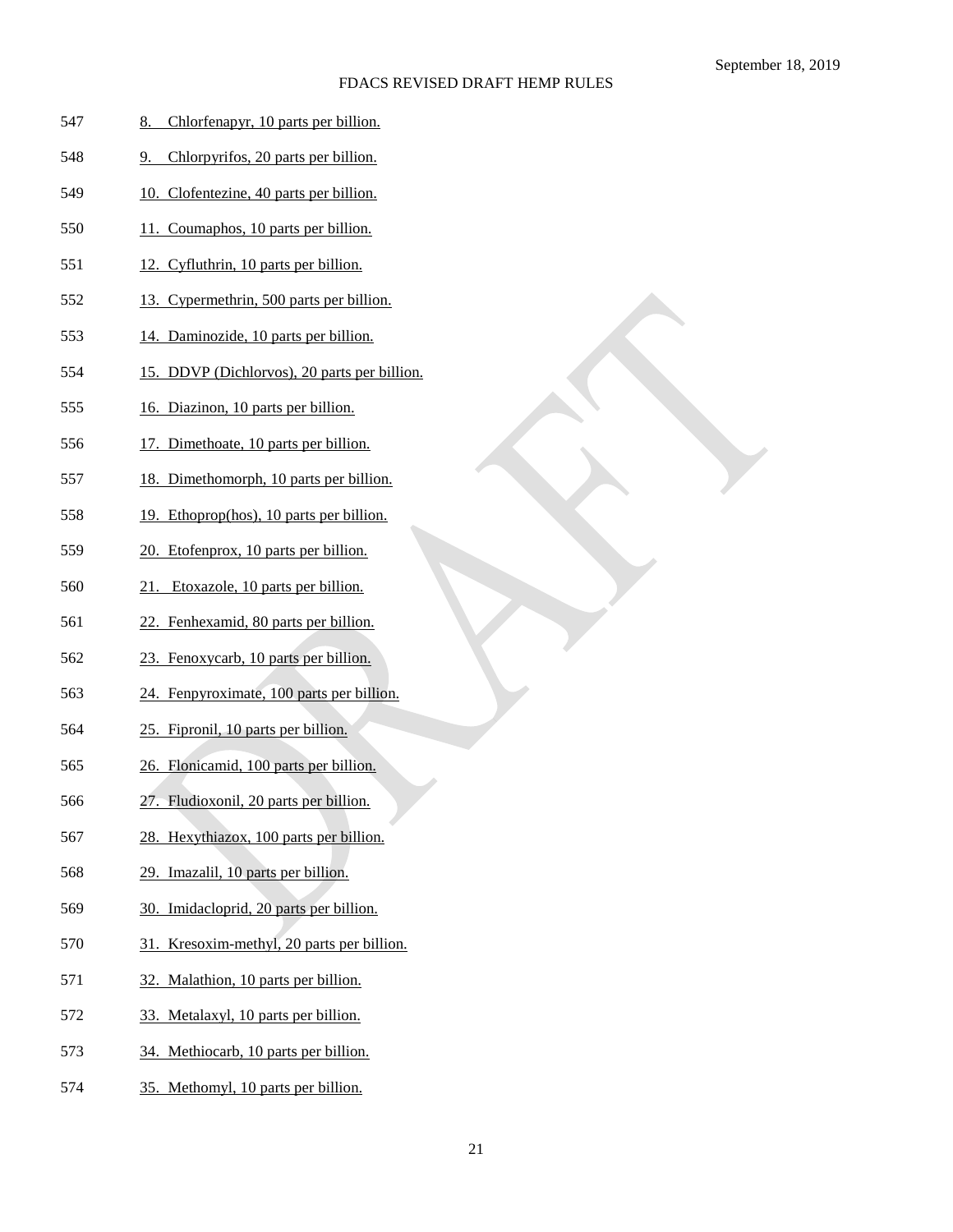| 575 | 36. Methyl parathion, 10 parts per billion.                                                                   |
|-----|---------------------------------------------------------------------------------------------------------------|
| 576 | 37. Mevinphos, 10 parts per billion.                                                                          |
| 577 | 38. Myclobutanil, 20 parts per billion.                                                                       |
| 578 | 39. Naled, 10 parts per billion.                                                                              |
| 579 | 40. Oxamyl, 26 parts per billion.                                                                             |
| 580 | 41. Paclobutrazol, 10 parts per billion.                                                                      |
| 581 | 42. Pentachloronitrobenzene, 30 parts per billion.                                                            |
| 582 | 43. Permethrin, 20 parts per billion.                                                                         |
| 583 | 44. Phosmet, 20 parts per billion.                                                                            |
| 584 | 45. Piperonyl butoxide, 3,000 parts per billion.                                                              |
| 585 | 46. Prallethrin, 20 parts per billion.                                                                        |
| 586 | 47. Propiconazole, 20 parts per billion.                                                                      |
| 587 | 48. Propoxur, 20 parts per billion.                                                                           |
| 588 | 49. Pyrethrins, 500 parts per billion.                                                                        |
| 589 | 50. Pyridaben, 20 parts per billion.                                                                          |
| 590 | 51. Spinetoram, 40 parts per billion.                                                                         |
| 591 | 52. Spinosad A, 20 parts per billion.                                                                         |
| 592 | 53. Spinosad D, 20 parts per billion.                                                                         |
| 593 | 54. Spiromesifen, 30 parts per billion.                                                                       |
| 594 | 55. Spirotetramat, 20 parts per billion.<br>T                                                                 |
| 595 | 56. Spiroxamine, 10 parts per billion.                                                                        |
| 596 | 57. Tebuconazole, 10 parts per billion.                                                                       |
| 597 | 58. Thiacloprid, 10 parts per billion.                                                                        |
| 598 | 59. Thiamethoxam, 10 parts per billion.                                                                       |
| 599 | 60. Trifloxystrobin, 20 parts per billion.                                                                    |
| 600 | (b) Residual Solvent Limits. Residual Solvent limits listed in the United States Pharmacopeia, USP 40, (467), |
| 601 | which is hereby incorporated by reference and available online at                                             |
| 602 | http://www.flrules.org/Gateway/reference.asp?No=RefXXXX.                                                      |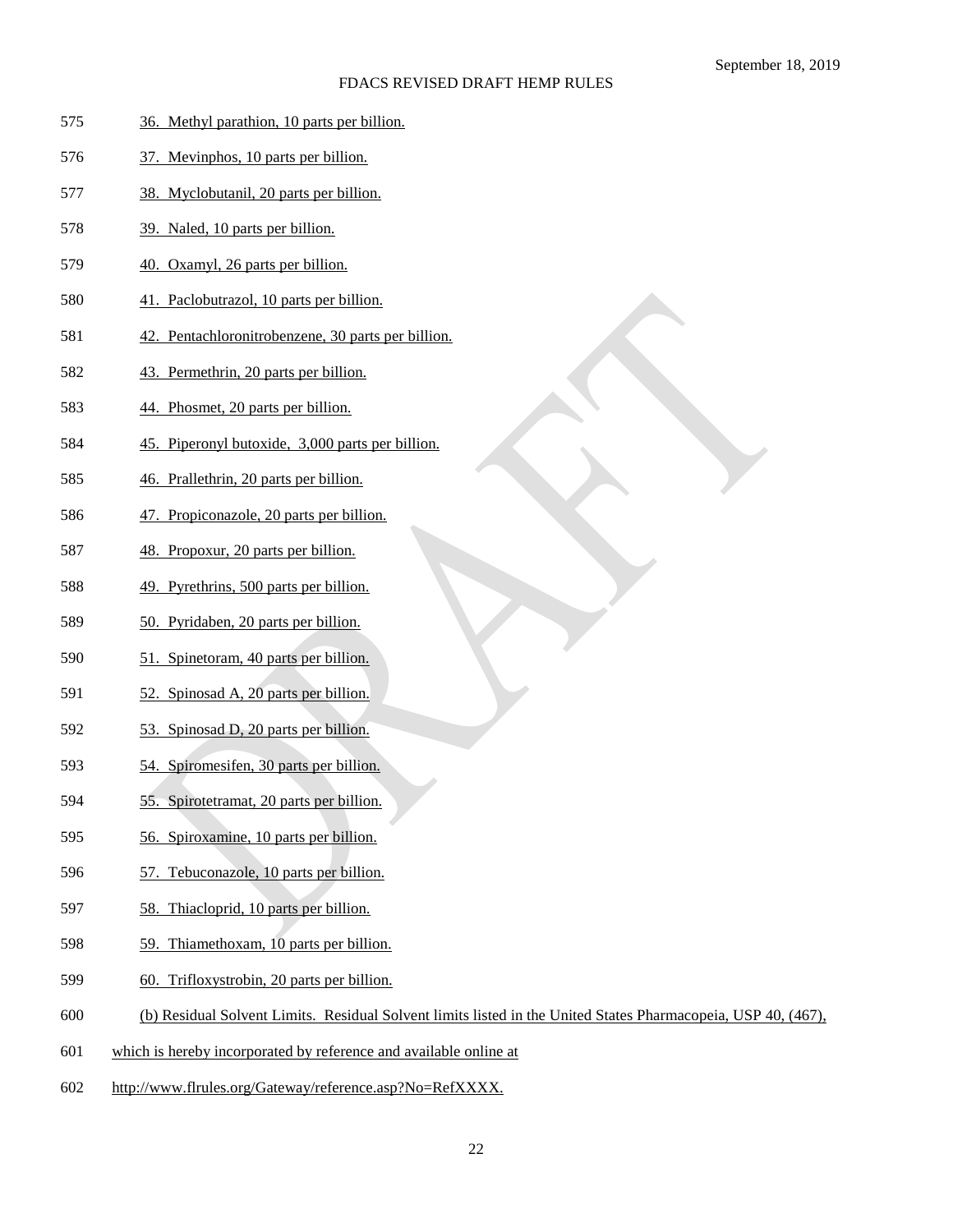| 603 | (c) Metals Limits.                                                                                                  |
|-----|---------------------------------------------------------------------------------------------------------------------|
| 604 | 1. Cadmium, 0.5 micrograms/gram                                                                                     |
| 605 | 2. Lead, 0.5 micrograms/gram                                                                                        |
| 606 | 3. Arsenic, 1.5 micrograms/gram                                                                                     |
| 607 | 4. Mercury, 3.0 microgram/gram                                                                                      |
| 608 | (d) Biological Limits.                                                                                              |
| 609 | Shiga toxin-producing Escherichia coli (STEC E. coli) and other pathogenic E. coli, none present.                   |
| 610 | Listeria monocytogenes, none present.                                                                               |
| 611 | Salmonella, none present.<br>3.                                                                                     |
| 612 | (e) Mycotoxins Limits.                                                                                              |
| 613 | Total Aflatoxin (B1, B2, G1, G2), 20 parts per billion.                                                             |
| 614 | Ochratoxin, 20 parts per billion.                                                                                   |
| 615 | (f) Cannabinoid Limits. Total delta-9 tetrahydrocannabinol concentration shall not exceed 0.3% on a dry weight      |
| 616 | basis.                                                                                                              |
|     |                                                                                                                     |
| 617 | (g) If a testing sample is found to contain levels of any pathogen, toxicant, residual solvent, metal, or pesticide |
| 618 | not enumerated in this rule or by Florida law the Substitute Milk, Substitute Milk Product, or Frozen Dessert       |
| 619 | containing Hemp Extract shall be considered adulterated.                                                            |
| 620 | $(6)$ Labeling.                                                                                                     |
| 621 | (a) Substitute Milk, Substitute Milk Products, and Frozen Desserts containing Hemp Extract must be labeled as       |
| 622 | incorporated by reference in Chapter 502 F.S., s. 581.217(7), F.S., and 21 CFR 101 and must declare the number of   |
| 623 | milligrams of hemp extract.                                                                                         |
| 624 | (b) If specific cannabinoids are marketed, the number of milligrams of each cannabinoid per serving must be         |
| 625 | declared on the label. The serving size shall be displayed on the nutrition facts label of the product.             |
| 626 | (c) The label and advertisement shall not contain claims indicating the product is intended for diagnosis, cure,    |
| 627 | mitigation, treatment, or prevention of disease, rendering it a drug as defined in 21 U.S.C. $321(g)(1)$ .          |